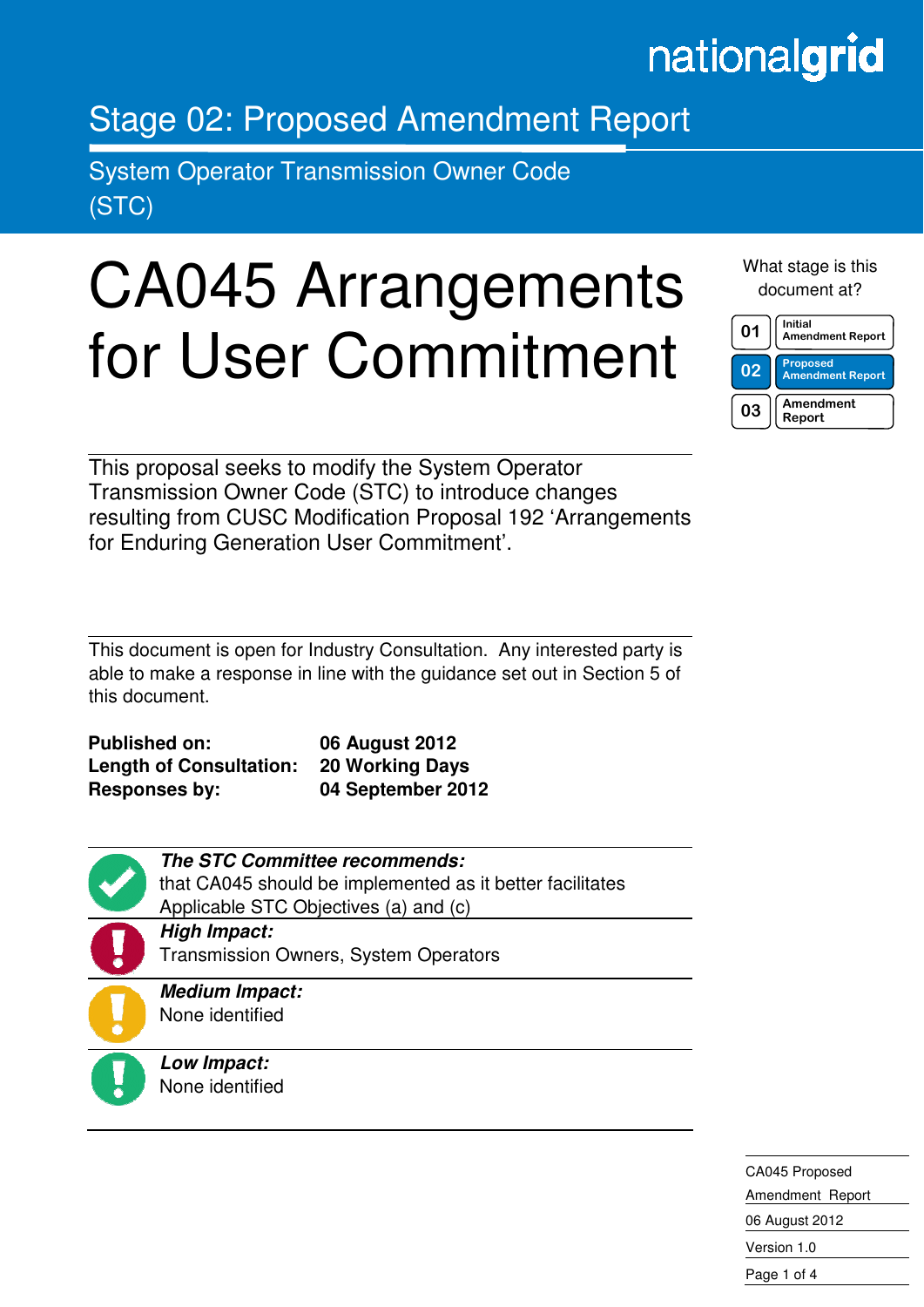| 2 <sup>1</sup> | Description of Proposed Modification and its Effects  4 |  |
|----------------|---------------------------------------------------------|--|
|                |                                                         |  |
|                |                                                         |  |
|                |                                                         |  |
|                |                                                         |  |

#### **About this document**

This Proposed Amendment Report is for Industry Consultation and outlines the information required for interested parties to form an understanding of a defect within the STC and the proposed solutions.

#### **Document Control**

| Version | Date           | <b>Author</b>        | <b>Change Reference</b>   |
|---------|----------------|----------------------|---------------------------|
| 1.0     | 06 August 2012 | <b>STC Committee</b> | <b>Proposed Amendment</b> |
|         |                |                      | Report for Industry       |
|         |                |                      | Consultation              |



**Any Questions?**  Contact: **Lucy Hudson** 



**lucy.hudson @nationalgrid.com** 



Proposer: **Emma Clark**  National Grid Electricity Transmission

CA045 Proposed Amendment Report 06 August 2012 Version 1.0 Page 2 of 4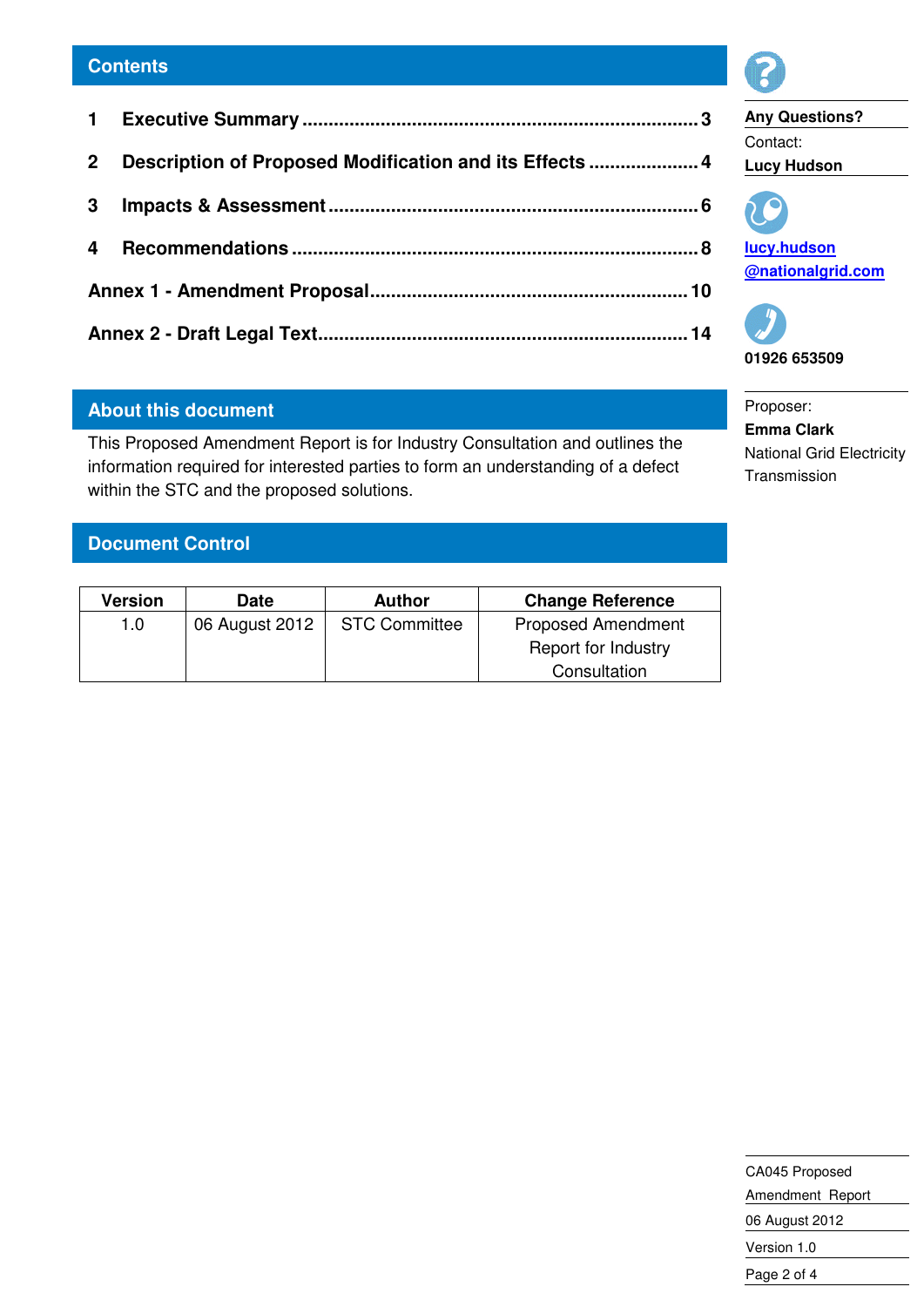#### **1 Executive Summary**

- 1.1 CA045 is a consequential change to the STC from CUSC Modification Proposal CMP192. CMP192 adds a new section to the CUSC to replace the existing methodology used to determine a generator's financial liabilities in relation to the provision of new or additional capacity. CMP192 was submitted to the Authority on 22 November 2011. On 30<sup>th</sup> March 2012 the Authority approved Workgroup Alternative CUSC Modification 5 with an implementation date of  $30<sup>th</sup>$  March 2012.<sup>1</sup> A transition period has now commenced and CMP192 is due to go live in April 2013.
- 1.2 Changing the User Commitment regime will result in the need to share more information with the Transmission Owner (TOs). This includes the requirement for the TOs to provide capital expenditure data to NGET every year for the current year and also a 3 year forecast. In addition to this, there will be a requirement for the TOs to provide project information on a 6 monthly basis.
- 1.3 STC Amendment Proposal CA045 was proposed by NGET and was formally submitted to the STC Committee meeting on 25<sup>th</sup> October 2011.
- 1.4 Following consideration, the STC Committee agreed at its meeting on  $29<sup>th</sup>$ February that Proposed Amendment CA045 should proceed directly to the Assessment and Report Phase
- 1.5 A number of comments on the legal text were received which suggested some clarification to the wording, particularly in terms of the definitions and to achieve a better level of consistency in the approach to the structure and language of the STC. The changes suggested did not affect the intention of the proposal and have been incorporated into the draft text contained within Annex 2 of this document.

#### **STC Committee Recommendation**

- 1.6 The STC Committee provisionally recommends that STC Amendment Proposal CA045 be approved for implementation.
- 1.7 Should the Authority approve STC Amendment Proposal CA045, it is provisionally recommended that the STC be modified 5 days after the Authority decision.

<sup>1</sup> Link to Authority Decision on CMP192:

-

http://www.ofgem.gov.uk/Pages/MoreInformation.aspx?docid=80&refer=Licensing/ElecCod es/CUSC/Amend

CA045 Proposed Amendment Report 06 August 2012 Version 1.0 Page 3 of 4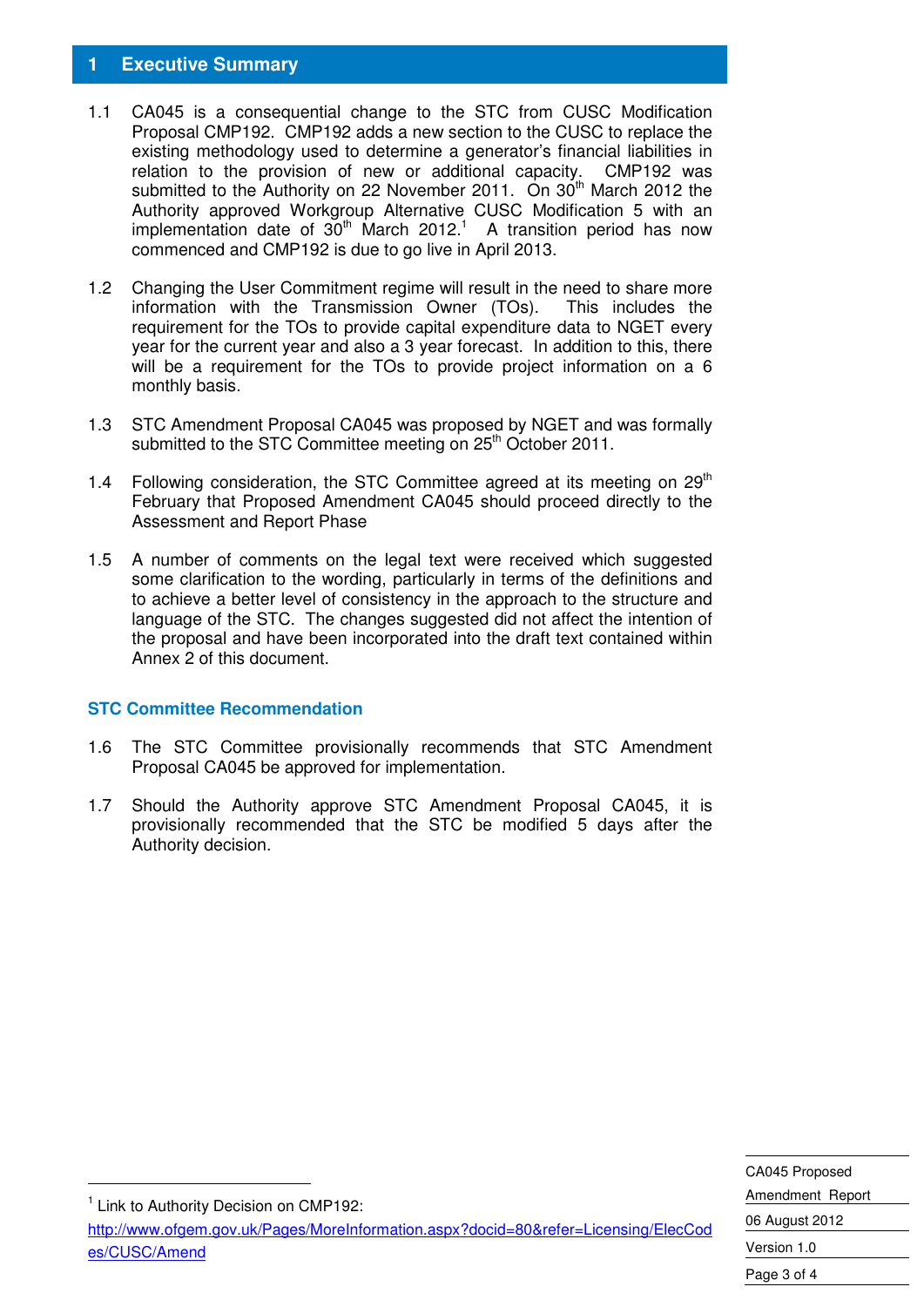#### **2 Description of Proposed Modification and its Effects**

- 2.1 This Proposed Amendment seeks to make changes to a number of Sections of the STC in order to include the requirements resulting from CMP192 to provide new data exchange obligations.
- 2.2 In August 2010 Ofgem initiated Project Transmi $T^2$  in order to review the charging and connection arrangements in the context of sustainability, affordability and security of supply achieving a timely move to a low carbon energy sector. A significant area of concern for the industry was identified as User Commitment, in particular securities associated with user commitment for pre commissioning generation and the potential volatility in the liabilities and associated security. In response to this, Ofgem stated in their open letter of 25th January 2011 that: "We now expect NGET to focus, as a matter of priority, on developing an enduring solution for User Commitment."
- 2.3 CMP192 was raised in February 2011 and a decision was made by the Authority on  $30<sup>th</sup>$  March 2012<sup>3</sup>.
- 2.4 CMP192 codifies into the CUSC the new arrangements for calculating user commitment liabilities for pre and post commissioning Users. These arrangements replace Final Sums and Interim Generic User Commitment Methodology (IGUCM) and impact on the bilateral connection agreements. CMP192 has the effect that the Generator User Commitment liabilities are calculated using (i) a cancellation amount for pre-commissioning power stations that takes account of transmission investment for local and wider works, and (ii) a closure amount for post-commissioning power stations that takes account of the investment for wider works. The consequence of a power station closing or cancelling is that the TO investment could be spent unnecessarily.
- 2.5 CMP192 splits liabilities into two components; Wider and Attributable. A generator's wider liability is intended to cover those transmission investments which are undertaken for the benefit of the system as a whole, generators and consumers. A generator's Attributable liability is intended to cover those investments which are solely or mainly at risk due to the actions of that generator. The definition used in CMP192 for Attributable works is that they should be those works required to connect the generator to the Main Integrated Transmission System (MITS) substation (MITS as defined in Section 14 of the CUSC).
- 2.6 The data items that will be required from the TOs to feed into the calculation of generators' Wider and Attributable liabilities are as follows:
	- 2.6.1 Wider Liability (provided annually by 01 October)
		- (i) TO CAPEX for forthcoming financial year split by load related and non-load related (excluding any works flagged as Attributable, see below)
		- (ii) Forecast annual TO CAPEX for next 3 financial years (excluding any works flagged as Attributable, see below

-

 $3$  Link to the final CMP192 Report http://www.nationalgrid.com/uk/Electricity/Codes/systemcode/amendments/currentamend mentproposals/

CA045 Proposed Amendment Report 06 August 2012 Version 1.0 Page 4 of 4

<sup>&</sup>lt;sup>2</sup> Link to Project TransmiT documents of Ofgem Website http://www.ofgem.gov.uk/Networks/Trans/PT/Pages/ProjectTransmiT.aspx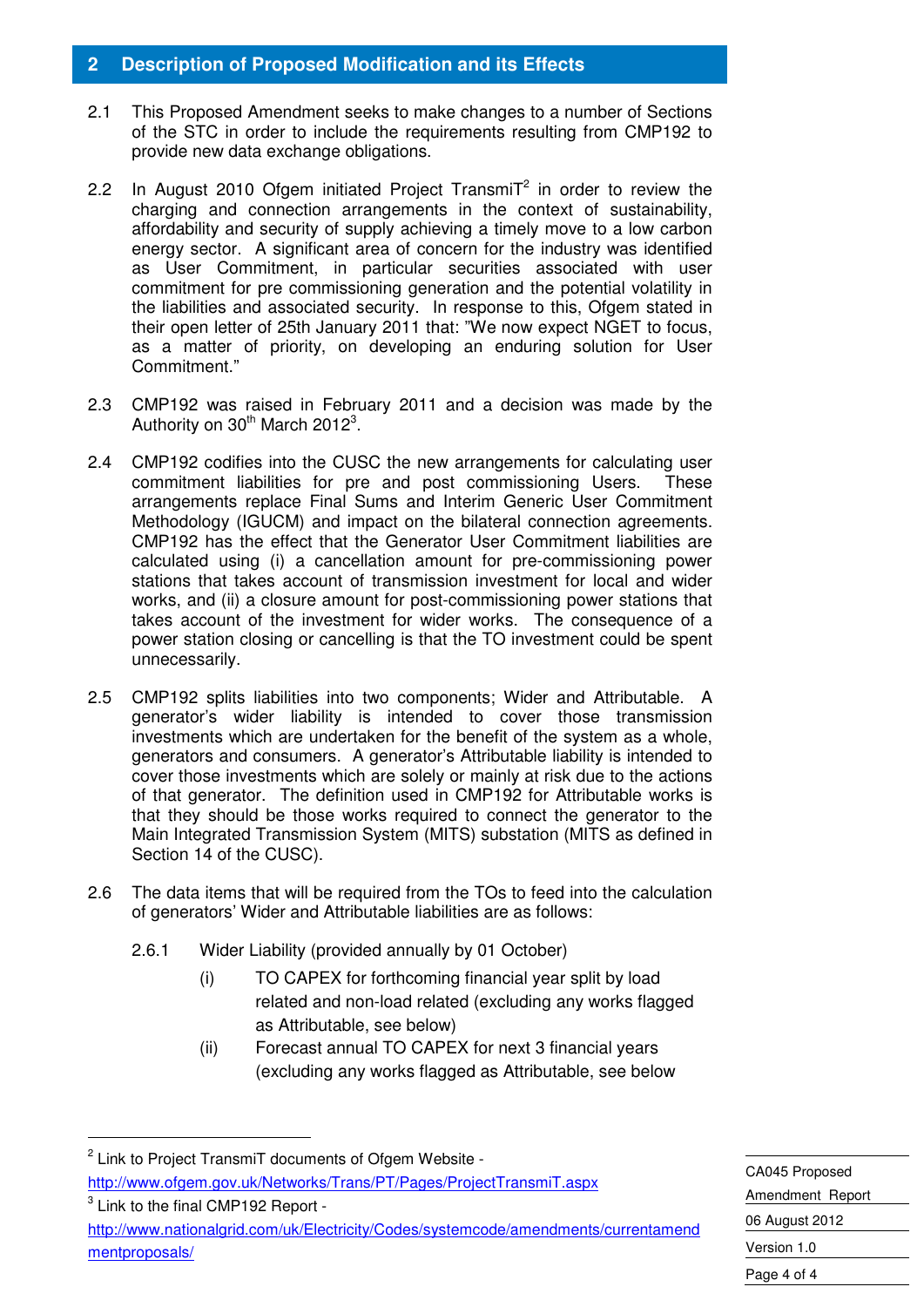2.6.2 Attributable Liability (provided biannually by 01 December and 01 June)

- (i) For each pre-commissioning generator, which schemes are classed as Attributable works (as would be defined in the new Section 15 of the CUSC).
- (ii) For each scheme component, an estimate of the total cost
- (iii) For each scheme component, an estimate of the costs that will be incurred during the following 6 month security period (i.e. April to September, October to March).
- (iv) For each scheme component, an estimate of the capability in MW
- (v) For each scheme component, an estimate of the assets that could be economically re-used should the scheme no longer be required, provided as a percentage of the total cost provided under (ii)
- (vi) For pre-commissioning generators not connecting at the nearest MITS substation, the straight –line distance between the generator and the nearest MITS substation.
- 2.7 The CAPEX information required to calculate the Wider liabilities is currently not shared with National Grid. CA045 seeks to put in place a requirement for TOs to provide this information to National Grid on an aggregated level. This information is already provided to Ofgem as part of the annual regulatory reporting submission. TOs currently provide information to National Grid for securities purposes every 6 months detailing the costs of individual schemes. It is anticipated that the data required for Attributable liabilities would replace this for generation projects.
- 2.8 The view that any data provided is part of an existing TO data submission was supported by the TO respondents during the CMP192 Consultation.<sup>4</sup>
- 2.9 No Alternative Amendments to CA045 were submitted.

-

 $4$  These responses can be found on pages 149-151 of Volume 2 of the Workgroup Report published in September 2011 located at

http://www.nationalgrid.com/uk/Electricity/Codes/systemcode/amendments/currentamend mentproposals/

CA045 Proposed Amendment Report 06 August 2012 Version 1.0 Page 5 of 4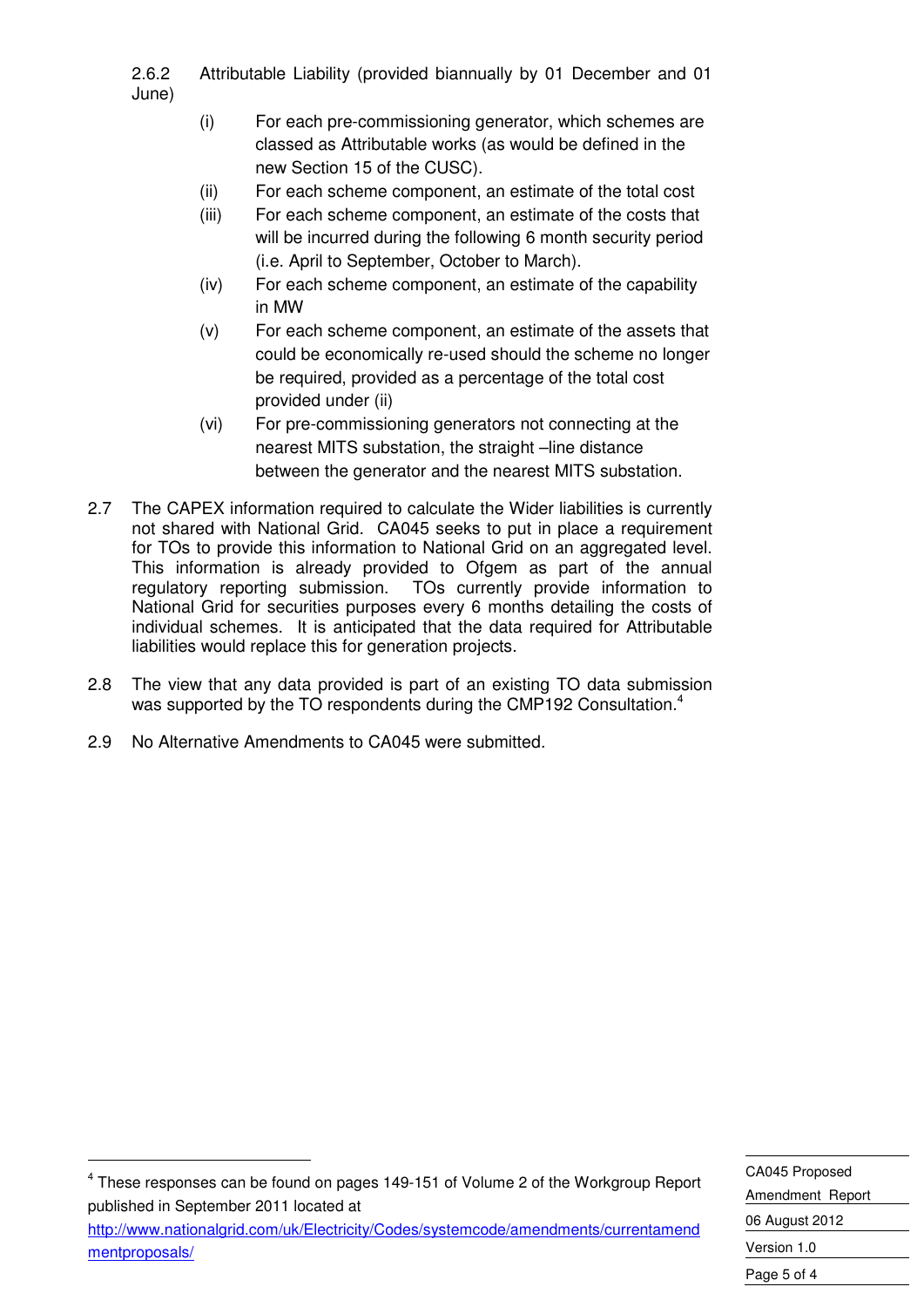#### 3.1 **STC Parties' Assessments**

#### 3.1.1 **National Grid**

National Grid is supportive of Amendment Proposal CA045. The implementation of CA045 would not have any physical impact on National Grid's Transmission system or require any changes to the IS systems. No additional works or monies would be required to implement the proposed change as the information required is already submitted under regulatory reporting.

#### 3.1.2 **Offshore Transmission Owners (OFTOs)**

The OFTOs are supportive of Amendment Proposal CA045. The implementation of CA045 would not have any physical impact on OFTO System (s) or require any changes to the IS systems.

#### 3.1.3 **Scottish Hydro-Electric Transmission Limited (SHETL)**

SHETL is supportive of Amendment Proposal CA045. The implementation of CA045 would not have any physical impact on SHETL System (s) or require any changes to the IS systems.

#### 3.1.4 **SP Transmission Limited (SPT)**

SPT is supportive of Amendment Proposal CA045. The implementation of CA045 would not have any physical impact on SPT System (s) or require any changes to the IS systems.

#### 3.2 **Impact on STC/STCPs**

- 3.2.1 CA045 requires amendments to the following parts of the STC:
	- Section D Planning Co-ordination
	- Section J Interpretations and Definitions
	- Schedule 5 NGET Connection Application
	- Schedule 7 System Construction Applications
	- Schedule 8 TO Construction Offers
	- Schedule 9 TO Construction Terms
	- Schedule 13 NGET Requests for Statement of Works

#### 3.3 **Impact on Greenhouse Gas emissions**

3.3.1 The proposed modification will not have an impact on Greenhouse Gas emissions.

> CA045 Proposed Amendment Report 06 August 2012 Version 1.0 Page 6 of 4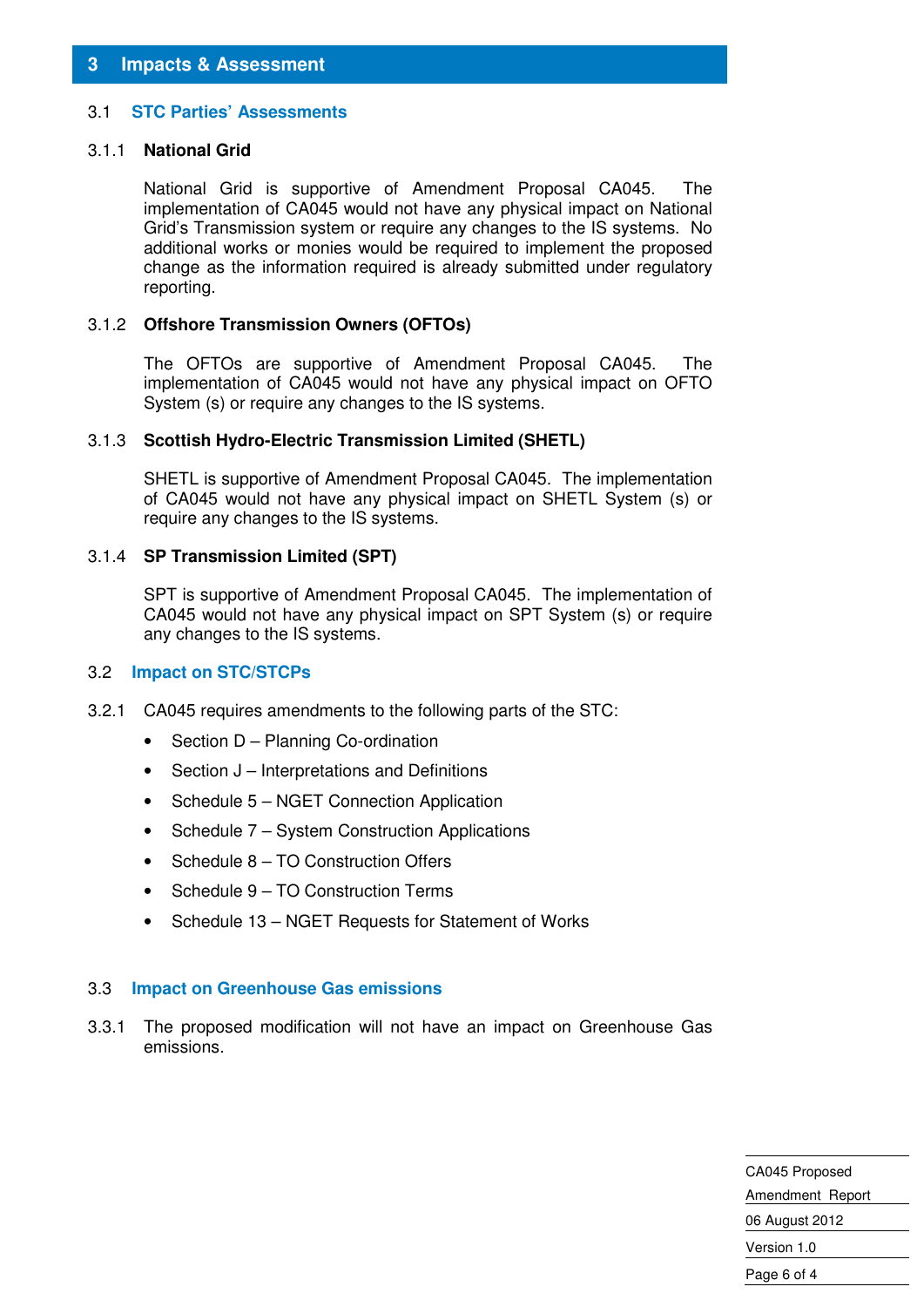#### 3.4 **Assessment against STC Objectives**

- 3.4.1 The STC Committee considers that CA045 would better facilitate the STC objective(s):
	- (a) efficient discharge of the obligations imposed upon transmission licensees by transmission licences and the Act;

Better facilitated by enabling improved planning and development of the transmission system in a more effective manner, supporting the duties under the Act and the requirements of the licence  $(C17)$ .

(c) facilitating effective competition in the generation and supply of electricity, and (so far as consistent therewith) facilitating such competition in the distribution of electricity;

Better facilitated by having open governance whereby more information on future connection to the system is provided.

#### 3.5 **Impact on core industry documents**

The proposed modification does not impact on any core industry documents

#### 3.6 **Impact on other industry documents**

The proposed modification does not impact on any other industry documents

CA045 Proposed Amendment Report 06 August 2012 Version 1.0 Page 7 of 4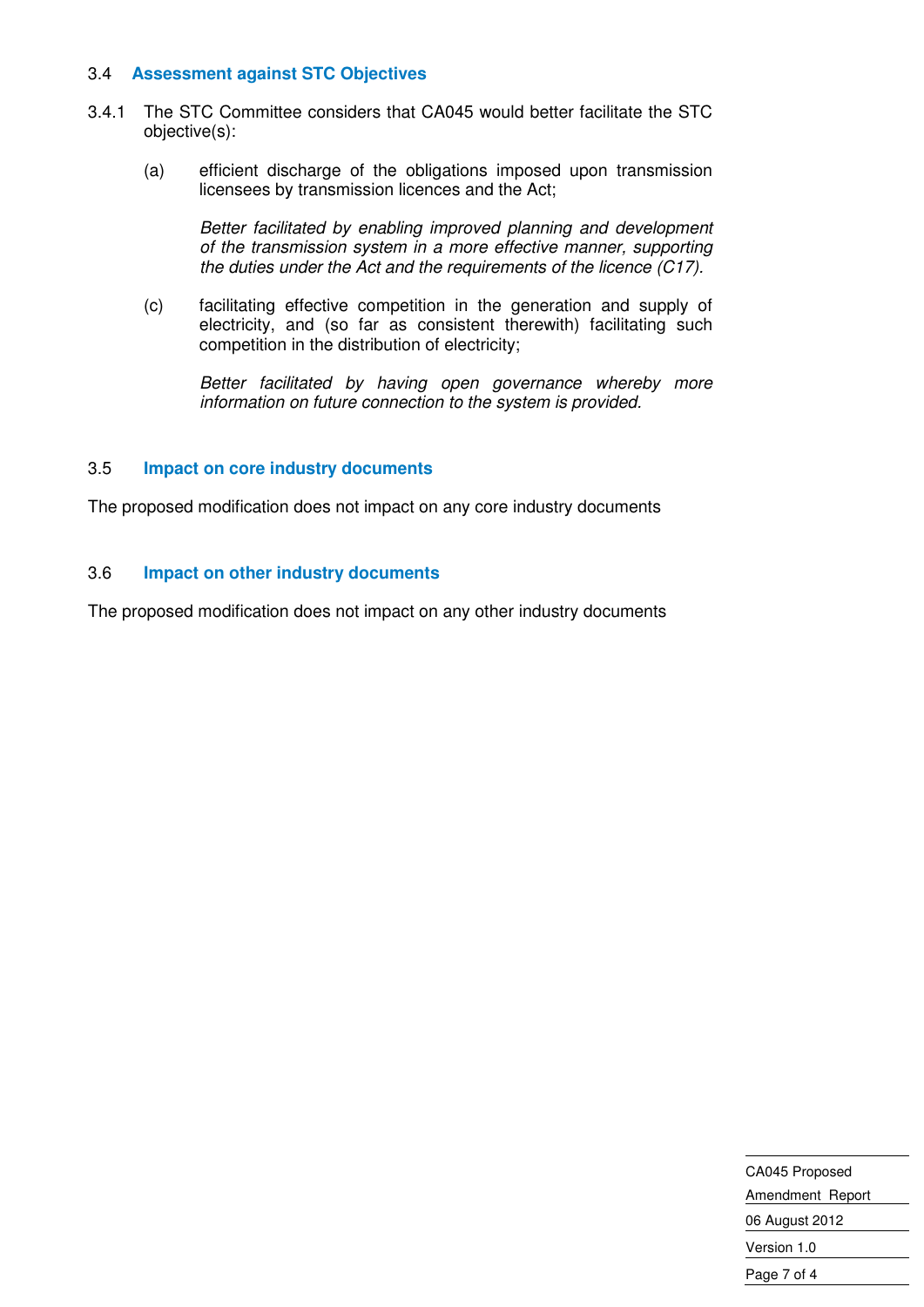#### **4 Recommendations**

- 4.1 The STC Committee recommends that this Proposed Amendment Report be circulated to invite each of the Parties to provide its Assessment, following the Committee's referral to the Assessment and Report Phase on the 29 February 2012.
- 4.2 The STC Committee provisionally recommends that STC Amendment Proposal CA045 be approved for implementation.
- 4.3 Should the Authority approve Amendment Proposal CA045, it is recommended that the STC be modified 5 business days after the Authority's decision.

| 29 February 2012  | Amendment Proposal referred to Assessment & Report      |
|-------------------|---------------------------------------------------------|
|                   | Phase by STC Committee                                  |
| 15 May 2012       | NGET to submit draft Initial Amendment Report to STC    |
|                   | Committee for Parties to provide their Assessment       |
| 26 July 2012      | STC Committee to confirm Assessment and provide         |
|                   | approval for Proposed Amendment Report to be circulated |
|                   | for 20 day consultation, at Committee meeting           |
| 06 August 2012    | NGET to issue out for 20 day consultation               |
| 04 September 2012 | <b>Consultation closes</b>                              |
| 18 September 2012 | NGET to submit Proposed Amendment Report to STC         |
|                   | Committee to consider representations made              |
| 26 September 2012 | STC Committee to approve Amendment Report for           |
|                   | submission to the Authority at Committee meeting        |
| 1 October 2012    | NGET to submit Amendment Report to the Authority        |
| 5 November 2012   | <b>Expected Decision Date</b>                           |
| 12 November 2012  | <b>Expected Implementation Date</b>                     |

4.4 The current timeline for progressing CA045 is as follows:

CA045 Proposed Amendment Report 06 August 2012 Version 1.0 Page 8 of 4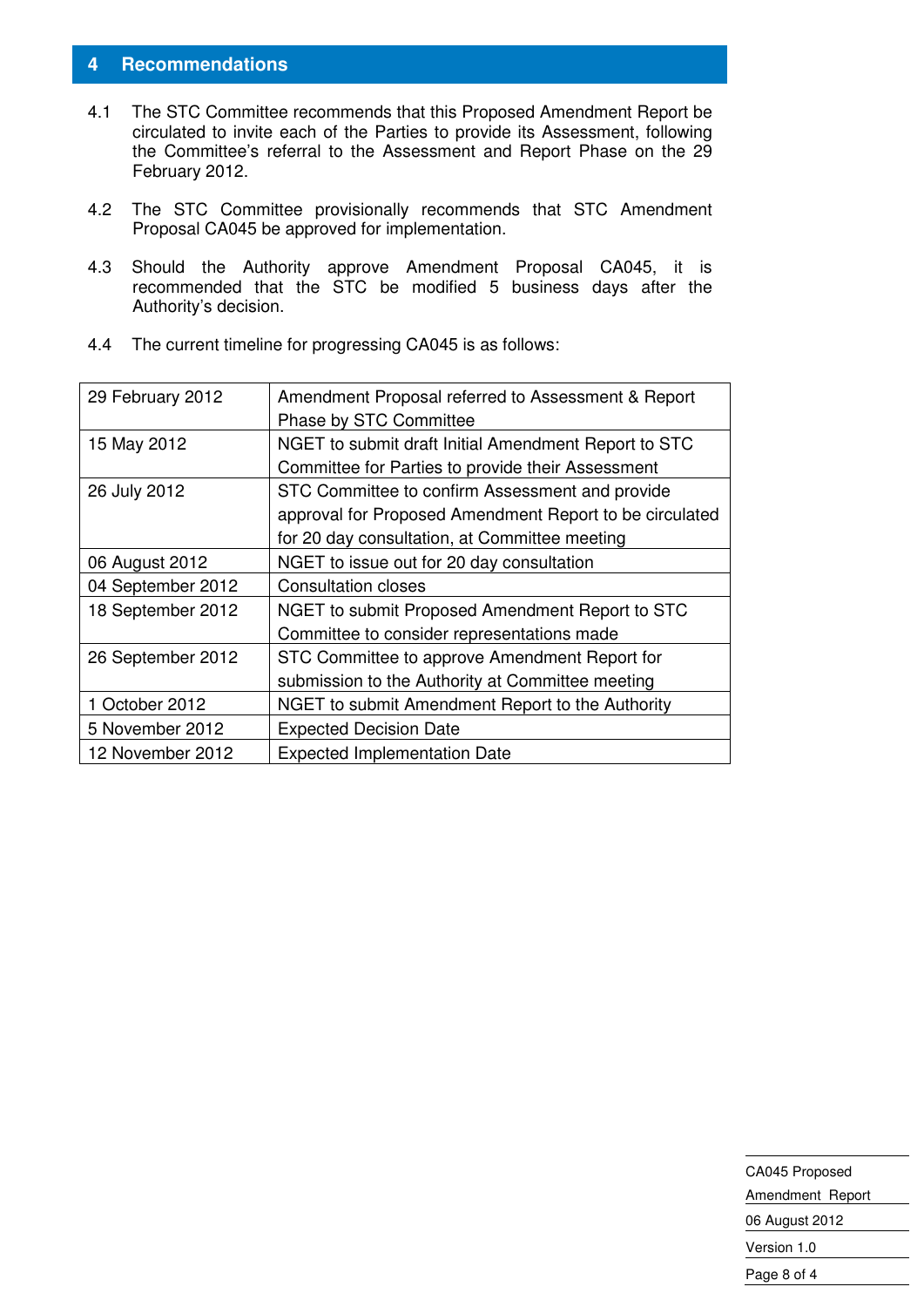#### **5 Responses**

- 5.1 Views are invited upon the proposals outlined in this report, which should be received by 4<sup>th</sup> September 2012.
- 5.2 Your formal responses may be emailed to:

STCTeam@nationalgrid.com

| CA045 Proposed   |  |
|------------------|--|
| Amendment Report |  |
| 06 August 2012   |  |
| Version 1.0      |  |
| Page 9 of 4      |  |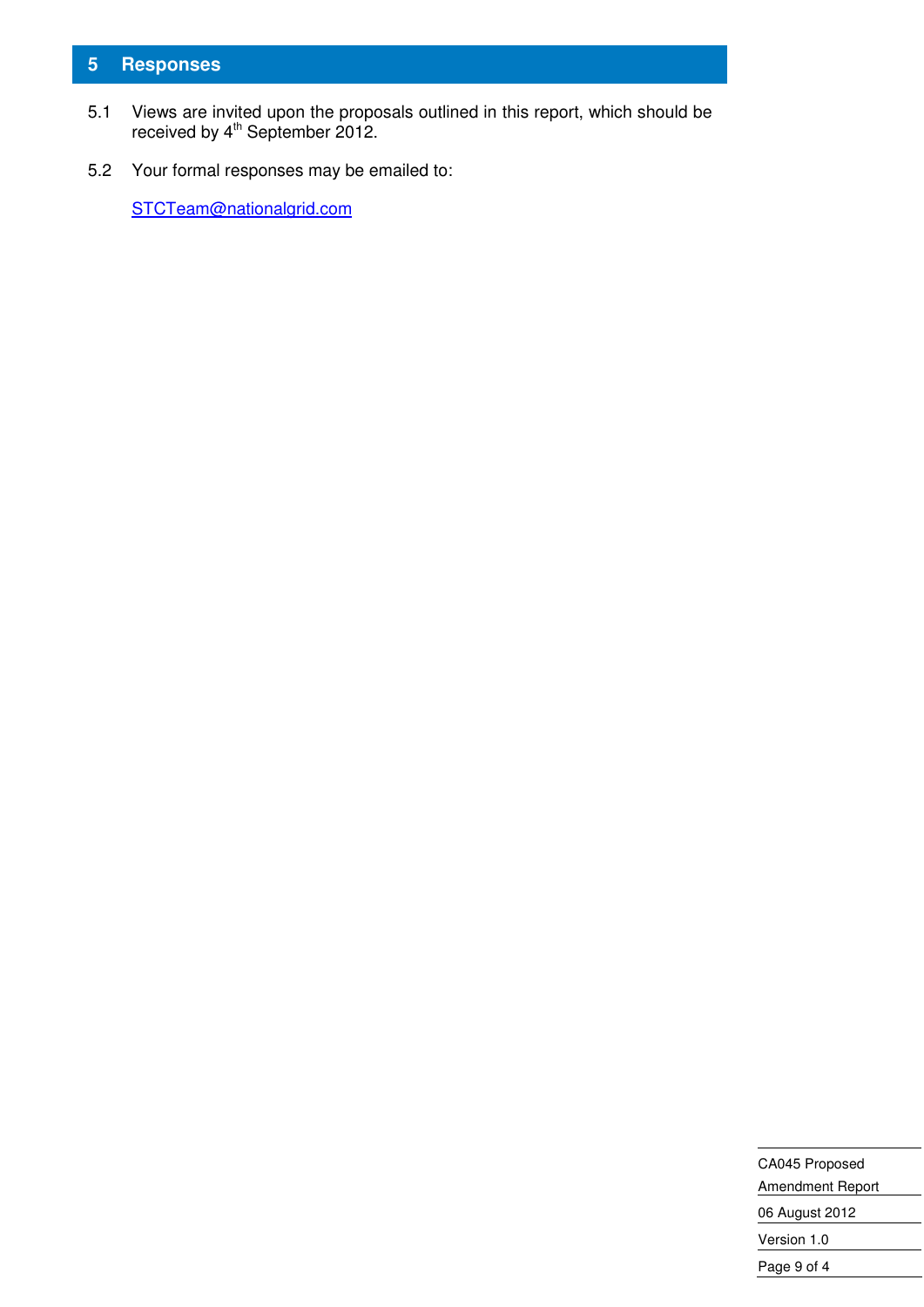#### **STC Amendment Proposal Form**

CA045

#### 1. Title of Amendment Proposal Arrangements for User Commitment 2. Description of the Proposed Amendment (mandatory field) Background: This Amendment Proposal is being raised a consequential change to CUSC Modification Proposal CMP192 - Arrangements for Enduring Generation User Commitment which seeks to add a new section to the CUSC to replace the existing methodology used to determine a generator's financial liabilities in relation to the provision of new or additional capacity. CMP192 Background: As adding or removing generation from the system has an equal and opposite effect on the need for network capacity, both pre- and post-commissioning power stations affect decisions on new transmission investment. Whilst the cancellation of a precommissioning power station could affect local and wider investment decisions, the closure of a post-commissioning power station will only affect new wider investment decisions. Therefore, CMP192 proposes that the Generator User Commitment liabilities are calculated using two terms; 1), a Cancellation Amount for pre-commissioning power stations that takes account of transmission investment for local and wider works: and 2) a Closure Amount for post-commissioning power stations that takes account of the investment for wider works. Under CMP192 there are eight main aspects that the enduring solution must take into account in determining the nature and level of Cancellation and Closure liabilities and the reasonable level of securities required against these liabilities: 1. Protecting the end consumer from undue risk 2. Minimum notice period required to alter TO investment before significant costs are incurred 3. Profile of TO investment costs 4. Likelihood of power stations either cancelling or closing 5. Total Value at Risk (VAR) Level of transmission capacity sharing between power stations 6. 7. Proportion of TO investment not at risk due to Connect & Manage regime 8. Level of transmission asset reuse The consequence of a power station cancelling or closing is that Transmission Owner (TO) investment could be spent unnecessarily. The current and interim arrangements for User Commitment assume that a user's liability is proportional to the cost of this unnecessary investment (or a generic proxy for the cost). Timescales: CMP192 was raised in February 2011 and the final CUSC Modification Report is due to be sent to the Authority on 22 November 2011. It is expected that Ofgem will carry out an impact assessment. The anticipated implementation date is April 2012, with a subsequent transition period and an anticipated 'go-live' date of April 2013. Impact on STC; Changing the User Commitment regime will result in the need to share more information with the TOs, this includes the requirement for the TOs to provide capital expenditure data to NGET every year, for the current year plus a three year forecast. There will also be a requirement for the TOs to provide project information on a 6 monthly basis

CA045 Proposed Amendment Report 06 August 2012 Version 1.0 Page 10 of 4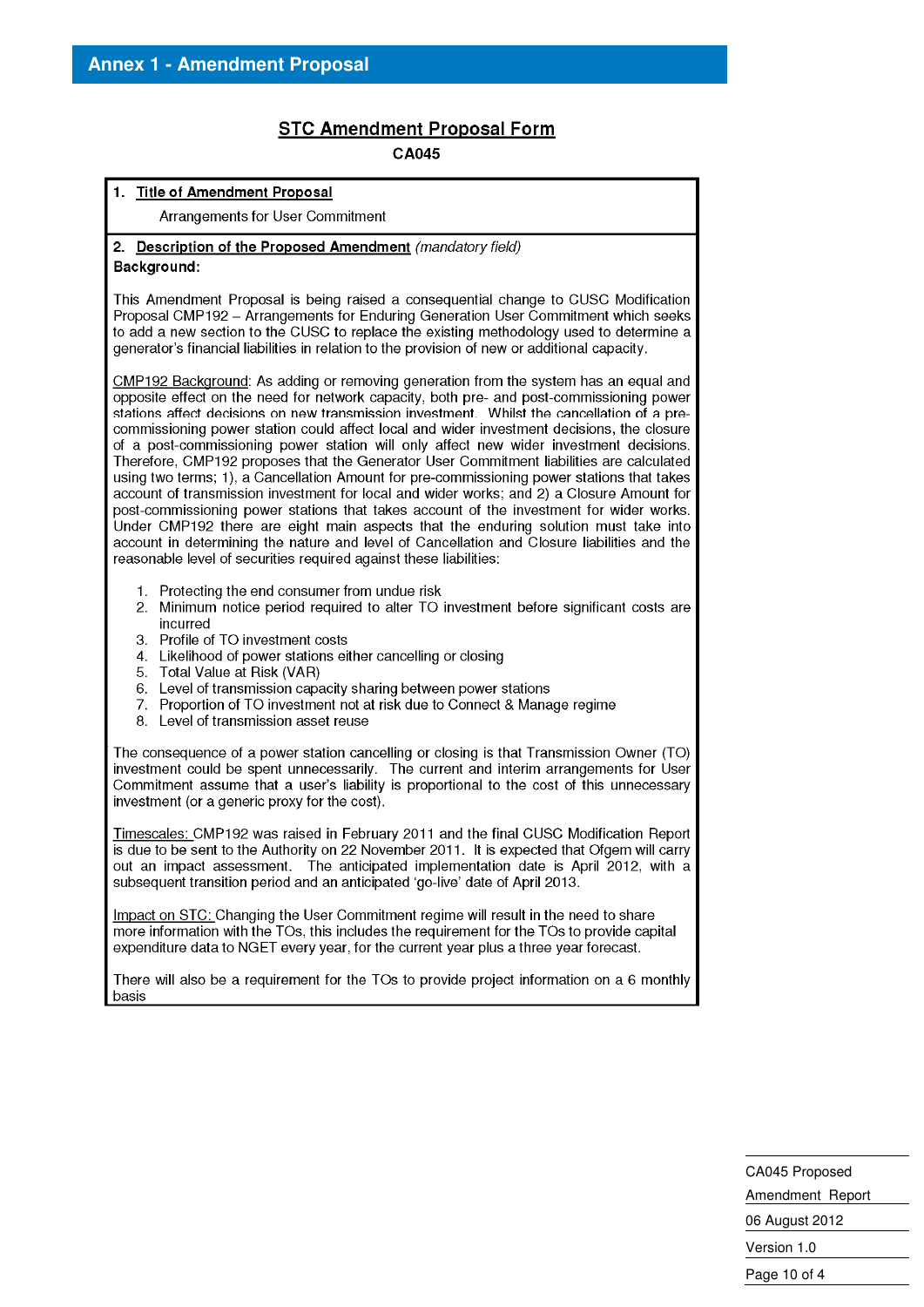| 3.         | (mandatory field) | Description of Issue or Defect that Proposed Amendment seeks to Address                                                |
|------------|-------------------|------------------------------------------------------------------------------------------------------------------------|
|            |                   | Requirements to provide new data exchange obligations as a result of CMP192 are<br>not currently specified in the STC. |
|            |                   |                                                                                                                        |
| 4.         |                   | Impact on the STC (information should be given where possible)                                                         |
|            |                   | Changes may be required to:                                                                                            |
|            |                   | Section D - Planning Co-ordination                                                                                     |
|            | ٠                 | Section E - Payments and Billing                                                                                       |
|            | ٠                 | Section J - Interpretations and Definitions                                                                            |
|            | ٠                 | Schedule 3 Information and Data Exchange Specifications                                                                |
|            |                   | Schedule 8 - TO Construction Offers                                                                                    |
|            |                   | Schedule 9 - TO Construction Terms                                                                                     |
|            | ٠                 | Schedule 10 - Charges                                                                                                  |
|            | ٠                 | STCP 13.1 - Invoicing and Payment                                                                                      |
|            | ٠                 | STCP 14.1 - Data Exchange for Charge Setting                                                                           |
|            |                   | STCP 18.1 - Connection and Modification Application                                                                    |
| 5.         |                   | Impact on other frameworks e.g. BSC, CUSC, Grid Code (information should be                                            |
|            |                   | given where possible)                                                                                                  |
| None       |                   |                                                                                                                        |
| 6.<br>None |                   | Impact on Core Industry Documentation (information should be given where possible)                                     |
|            |                   |                                                                                                                        |
| 7.         |                   | Impact on Computer Systems and Processes used by STC Parties (information<br>should be given where possible)           |
|            |                   | 8. Details of any Related Modifications to Other Industry Codes (where known)                                          |
|            |                   | CMP192 - Arrangements for Enduring Generation User Commitment                                                          |

CA045 Proposed Amendment Report 06 August 2012 Version 1.0 Page 11 of 4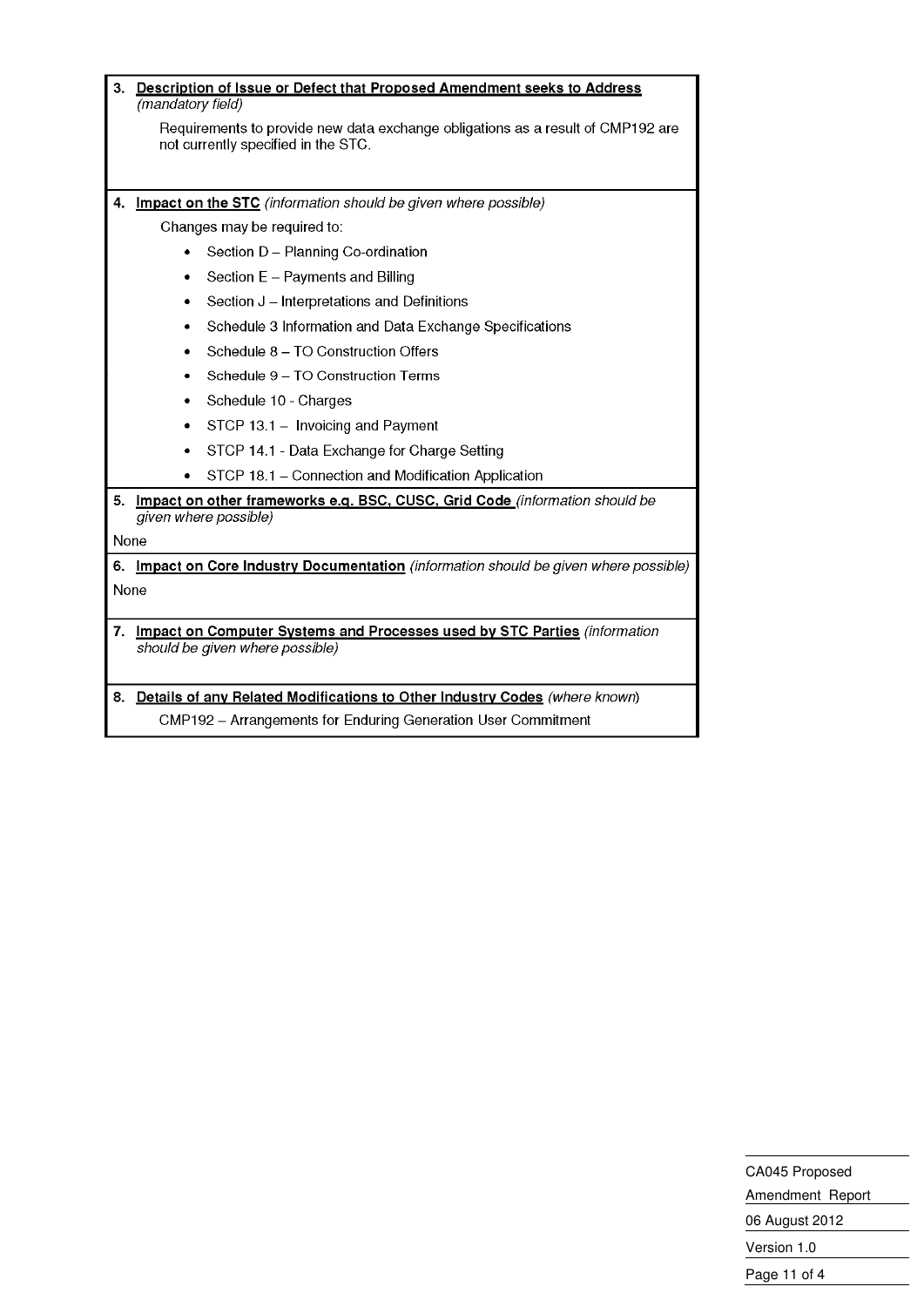#### Justification for Proposed Amendment with Reference to Applicable STC 9. Objectives (mandatory field)

Amending the STC as described above will mean that the following objectives are better facilitated:

**STC Objectives** 

(a) efficient discharge of the obligations imposed upon transmission licensees by transmission licences and the Act;

Better facilitate by enabling better planning and development of the transmission system in a more effective manner, supporting the duties under the Act and the requirements of the licence (C17).

(c) facilitating effective competition in the generation and supply of electricity, and (so far as consistent therewith) facilitating such competition in the distribution of electricity;

Better facilitate by having open governance whereby more information on future connection to the system is provided.

| <b>Details of Proposer</b><br>Organisation's Name                                                               | National Grid Electricity Transmission plc                                                           |
|-----------------------------------------------------------------------------------------------------------------|------------------------------------------------------------------------------------------------------|
| Capacity in which the<br>Amendment is being proposed                                                            |                                                                                                      |
| (i.e. STC Party or other Party as<br>designated by the Authority pursuant to<br>STC section B7.2.2.1 (b))       | <b>STC Party</b>                                                                                     |
| <b>Details of Proposer's Representative</b><br>Name<br>Organisation<br>Telephone Number<br><b>Email Address</b> | Emma Clark<br>National Grid Electricity Transmission plc<br>01926 655223<br>Emma.clark@uk.ngrid.com  |
| Details of Representative's Alternate<br>Name<br>Organisation<br>Telephone Number<br>Email Address              | Tom Derry<br>National Grid Electricity Transmission plc<br>01926 654208<br>Thomas.derry@uk.ngrid.com |
| Attachments (Yes/No):                                                                                           |                                                                                                      |

#### Notes:

- Those wishing to propose an Amendment to the STC should do so by filling in this "Amendment  $\mathbf{1}$ Proposal Form" that is based on the provisions contained in Section 7.2 of the STC.
- 2. The Committee Secretary will check that the form has been completed, in accordance with the requirements of the STC, prior to submitting it to the Committee. If the Committee Secretary accepts the Amendment Proposal form as complete, then she/he will write back to the Proposer informing them of the reference number for the Amendment Proposal and the date on which the Committee will consider the Proposal. If, in the opinion of the Committee Secretary, the form fails to provide the information required in the STC, then he/she may reject the Proposal. The Committee

CA045 Proposed Amendment Report 06 August 2012 Version 1.0 Page 12 of 4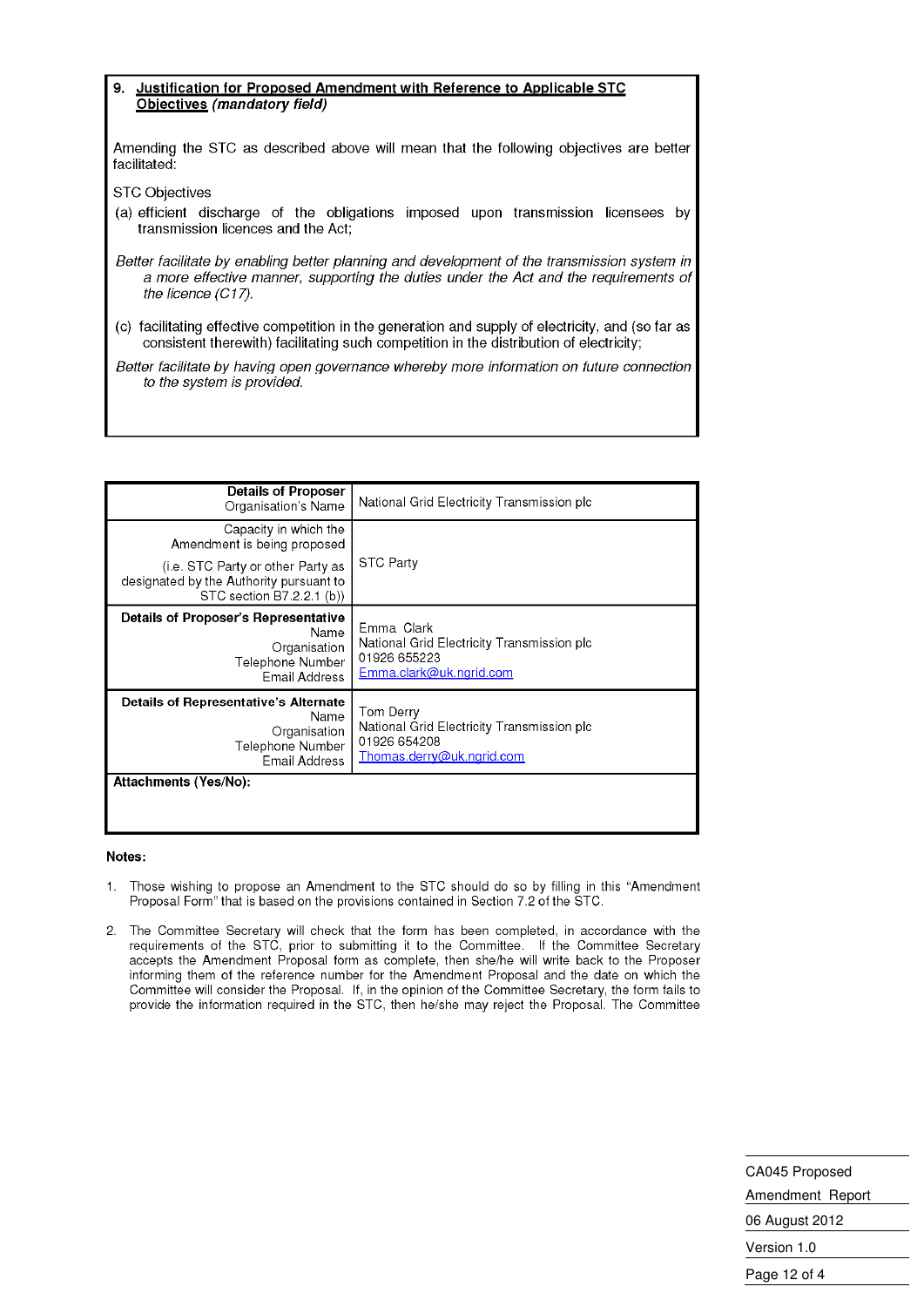Secretary will inform the Proposer of the rejection and report the matter to the Committee at their next meeting. The Committee can reverse the Committee Secretary's decision and if this happens<br>the Committee Secretary will inform the Proposer.

The completed form should be returned to:

Lucy Hudson<br>STC Committee Secretary<br>Regulatory Frameworks<br>National Grid National Grid House Warwick Technology Park **Gallows Hill** Warwick, CV34 6DA

Or via e-mail to: Lucy.Hudson@uk.ngrid.com

CA045 Proposed Amendment Report 06 August 2012 Version 1.0 Page 13 of 4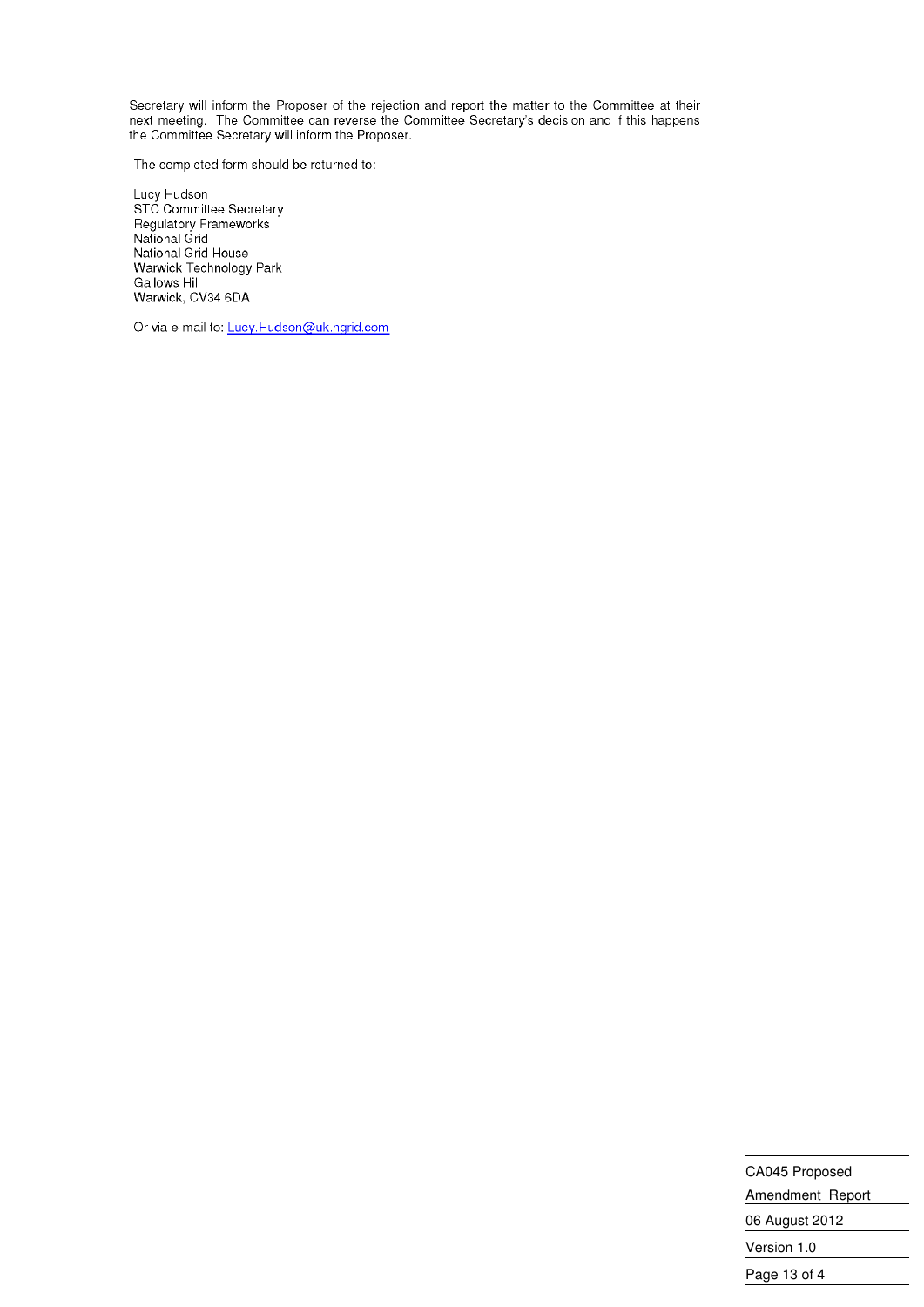For ease of reference, the text in blue is the proposed additional text for CA045 and the text to be deleted as part of CA045 is crossed out.

#### **Changes to Section D: Planning and Coordination.**

#### **1. INTRODUCTION**

- 1.1 This Section D, Part One deals with the planning and development of Transmission Owners' Transmission Systems and relevant parts of the National Electricity Transmission System on a co-ordinated basis, and sets out:
	- 1.1.1 the process for Transmission Owners to develop and implement Transmission Investment Plans in respect of their Transmission Systems and NGET to develop and implement NGET Investment Plans;
	- 1.1.2 the general principles for identifying the Default Planning Boundary at Connection Sites for the purpose of planning and development;
	- 1.1.3 provision for the Parties to co-operate in relation to the preparation by NGET of the Seven Year Statement; and
	- 1.1.4 provision for the Parties to co-operate in relation to the preparation by NGET of the Offshore Development Information Statement; and
	- 1.1.5 the process for Transmission Owners providing NGET with the Wider Cancellation Charge Information to enable NGET to prepare the Annual Wider Cancellation Charge Statement.

#### **6. ANNUAL WIDER CANCELLATION CHARGE STATEMENT**

- 6.1 Each Transmission Owner shall provide NGET with the Wider Cancellation Charge Information (in the form agreed by the Transmission Owner and NGET) and in accordance with the following timescales (or such other timescales as agreed by the Transmission Owner and NGET):
	- 6.1.1 for the first Annual Wider Cancellation Charge Statement by the date agreed by the Parties as being sufficient to enable NGET to prepare and publish the first Annual Wider Cancellation Charge Statement in accordance with the CMP 192 Transition Process Plan; and
	- 6.1.2 for subsequent Annual Wider Cancellation Charge Statements by no later than 1 of October in the Financial Year preceding the Financial Year to which the Annual Wider Cancellation Charge Statement relates.

CA045 Proposed Amendment Report 06 August 2012 Version 1.0 Page 14 of 4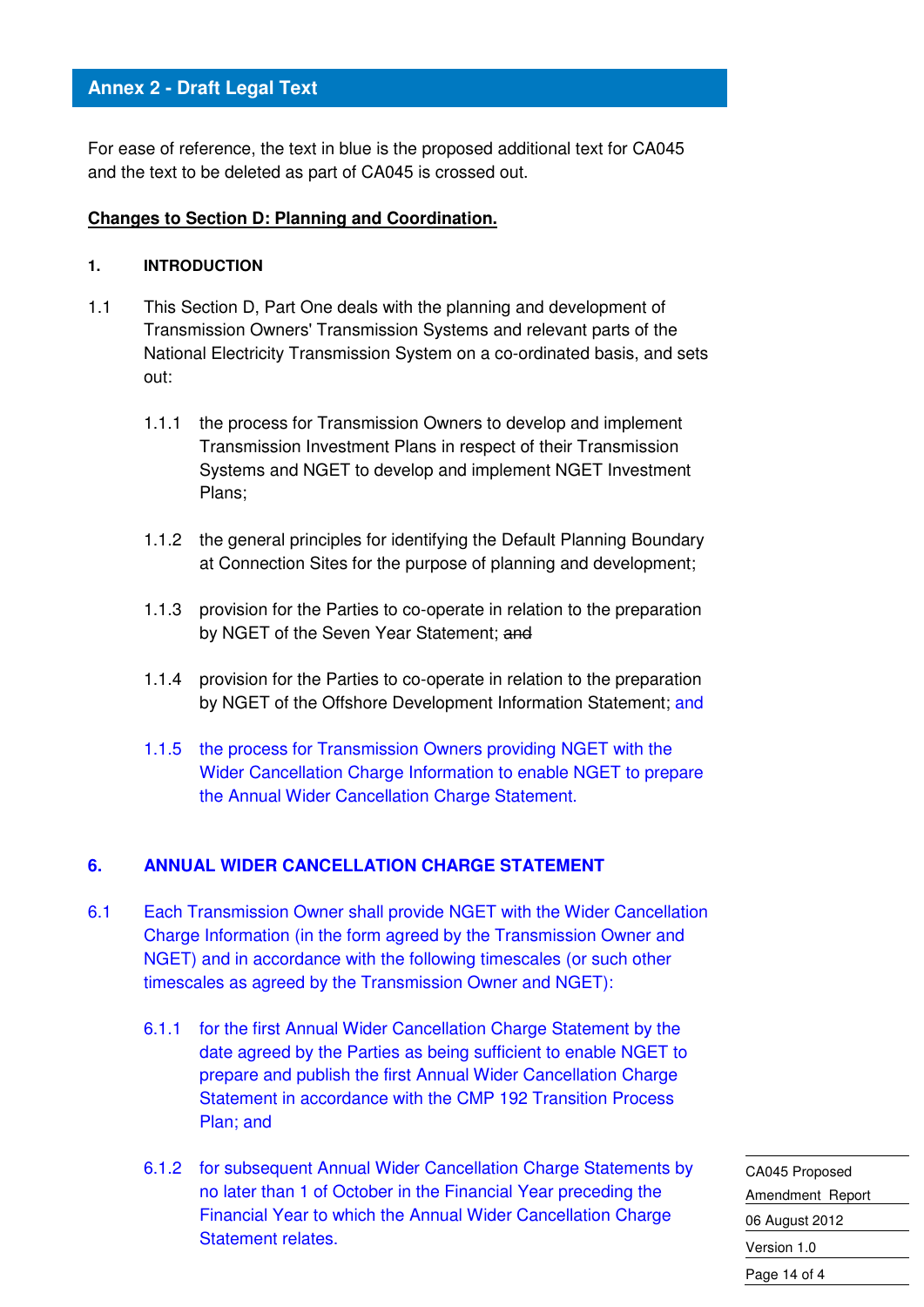#### **PART TWO: CONSTRUCTION**

#### **1. INTRODUCTION**

- 1.1 This Section D, Part Two, deals with arrangements between NGET and Transmission Owners in relation to Construction Projects on or which otherwise materially affect such Transmission Owners' Transmission Systems and the disconnection of Users connected to Transmission Owners' Transmission Systems. This Part Two includes paragraphs relating to:
- 1.1.1 the process by which NGET and each Transmission Owner enter into a bilateral TO Construction Agreement for the construction of a New Connection or Modification or System Construction;
- 1.1.2 Communications Plant requirements at Connection Sites; and
- 1.1.3 provision for the permanent disconnection of User Equipment connected to a Transmission Owner's Transmission Systems; and
- 1.1.4 arrangements for the amendments of TO Construction Agreements and the provision by each Transmission Owner of the information regarding Attributable Works to enable the implementation by NGET of the User Commitment Methodology.

#### **PART FIVE: IMPLEMENTATION OF USER COMMITMENT METHODOLOGY**

#### **5. CMP 192 Transition Process Plan**

NGET shall consult with and shall agree with each Transmission Owner the activities and the programme and timescales for the said activies required to be undertaken by that Transmission Owner in order to support NGET in the implementation of the CMP 192 Transition Process Plan (the "UCM TO Implementation Plan") including:

- (i) the issue by the Tranmission Owner of a variation to a TO Construction Agreement so that the TO Construction Agreement is consistent with the requirements introduced at Schedule 8 and Schedule 9 in respect of Attributable Works; and
- (ii) the provision by the Transmisison Owner of information (consistent with that which would be provided by the TO with a TO Construction Offer in accordance with the requirements introduced at Schedule 8 and Schedule 9) in respect of the Attributable Works in such TO Construction

CA045 Proposed Amendment Report 06 August 2012 Version 1.0 Page 15 of 4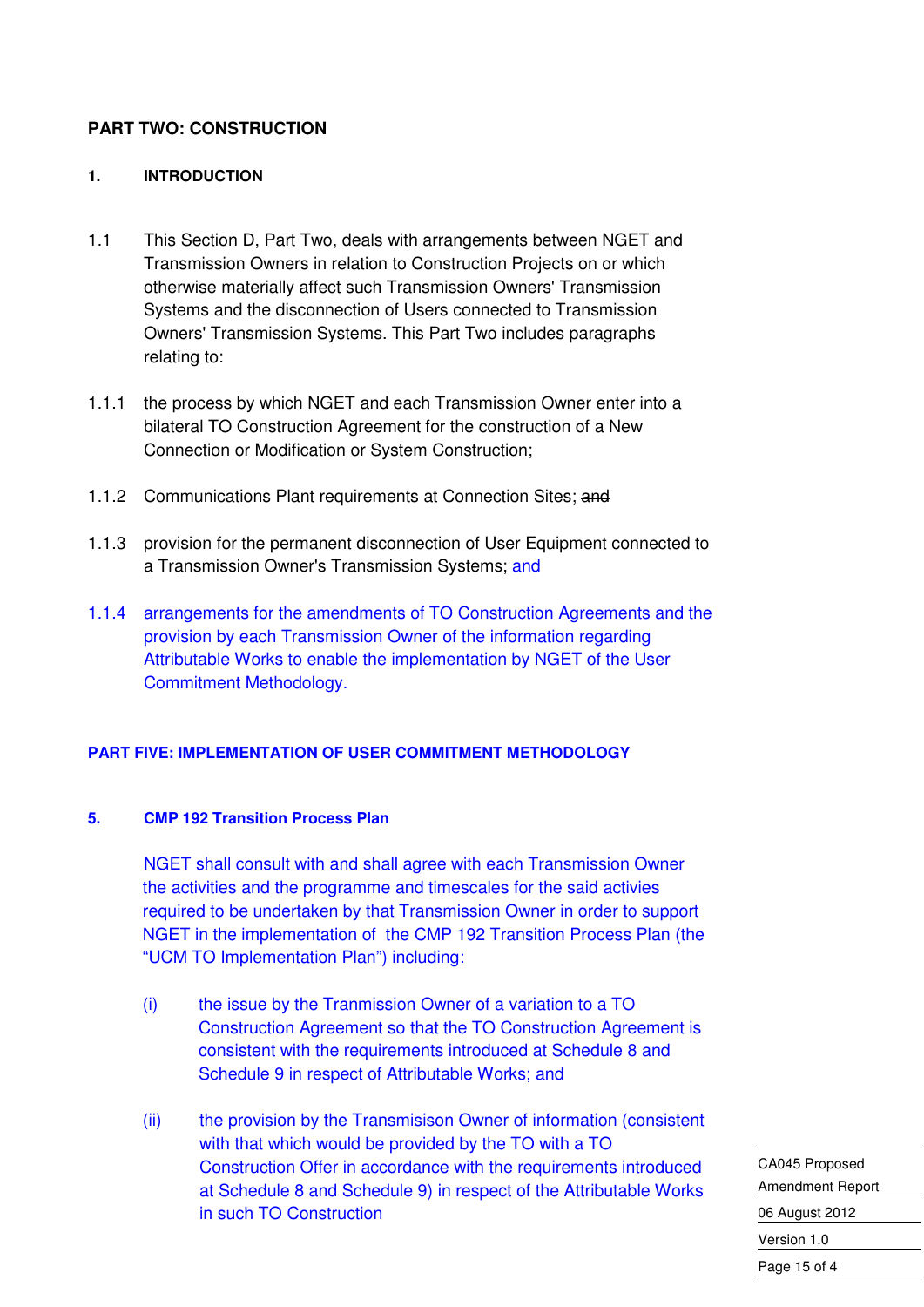and that Transmission Owner shall carry out all such activities as are specified in the UCM TO Implementation Plan in accordance with the timescales as set out in the UCM TO Implementation Plan unless otherwise agreed by the Transmission Owner and NGET.

#### **Changes to Section J: Interpretation and Definitions**

| "Annual Wider<br><b>Cancellation Charge</b><br><b>Statement</b> " | the statement published by NGET each Financial Year in<br>accordance with the User Commitment Methodology;                                                                                                                                                                                                                                                                                                                                                                                                                                                                                                                                                              |
|-------------------------------------------------------------------|-------------------------------------------------------------------------------------------------------------------------------------------------------------------------------------------------------------------------------------------------------------------------------------------------------------------------------------------------------------------------------------------------------------------------------------------------------------------------------------------------------------------------------------------------------------------------------------------------------------------------------------------------------------------------|
| "Attributable Works"                                              | those components of the Transmission Construction<br>Works which are required (a) to connect a Power Station<br>which is to be connected at a Connection Site to the<br>nearest suitable MITS Node; or (b) in respect of an<br><b>Embedded Power Station from the relevant Grid Supply</b><br>Point to the nearest suitable MITS Node (and in any case<br>above where the Construction Works include a<br>Transmission substation that once constructed will<br>become the MITS Node, the Attributable Works will<br>include such Transmission substation) and which in<br>relation to a particular User are as specified in the<br>relevant TO Construction Agreement; |
| "Attributable Works<br><b>Capital Cost"</b>                       | means the fees, expenses and costs of whatever nature<br>reasonably and properly incurred or due in respect of<br>each component within the Attributable Works;                                                                                                                                                                                                                                                                                                                                                                                                                                                                                                         |
| "CMP 192 Transition<br><b>Process Plan"</b>                       | means as defined in CUSC Section 10, Paragraph<br>10.1.7(g);                                                                                                                                                                                                                                                                                                                                                                                                                                                                                                                                                                                                            |
| "Distributed Generation"                                          | as defined in the CUSC;                                                                                                                                                                                                                                                                                                                                                                                                                                                                                                                                                                                                                                                 |
| "Embedded Power<br><b>Station</b> "                               | a Power Station of an Embedded User;                                                                                                                                                                                                                                                                                                                                                                                                                                                                                                                                                                                                                                    |
| "Grid Supply Point"                                               | as defined in the CUSC;                                                                                                                                                                                                                                                                                                                                                                                                                                                                                                                                                                                                                                                 |
| "Key Consents"                                                    | those Consents a User (or in the case of Distributed<br>Generation, the developer) requires in respect of its<br>Power Station project which are identified as key for the<br>purposes of Part Three of the User Commitment<br>Methodology and in relation to a particular User (or in the<br>case of Distributed Generation, the developer) as set out<br>in the relevant TO Construction Agreement;                                                                                                                                                                                                                                                                   |
| "MITS Node""                                                      | C<br>means in the context of ascertaining the Attributable<br>Ar<br>Works, a node with (i) more than four Transmission<br>06<br>circuits at a Grid Supply Point or (ii) two or more<br>V٤                                                                                                                                                                                                                                                                                                                                                                                                                                                                               |
|                                                                   |                                                                                                                                                                                                                                                                                                                                                                                                                                                                                                                                                                                                                                                                         |

A045 Proposed mendment Report 06 August 2012 ersion 1.0 Page 16 of 4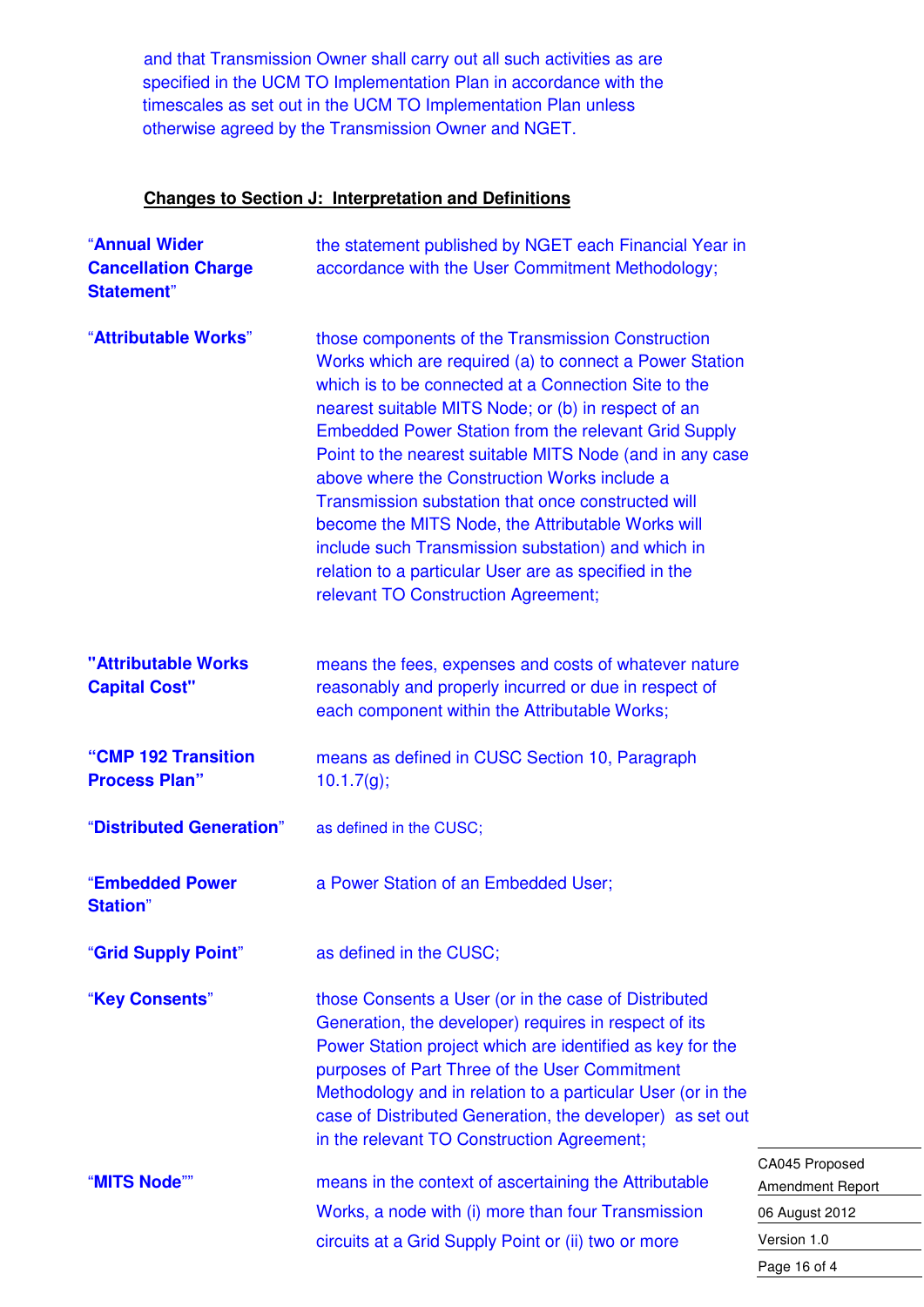|                                                   | Transmission circuits at a Grid Supply Point;                                                                                                                                                                                       |
|---------------------------------------------------|-------------------------------------------------------------------------------------------------------------------------------------------------------------------------------------------------------------------------------------|
| "User Commitment<br><b>Methodology"</b>           | the methodology and principles as set out in CUSC<br>Section 15;                                                                                                                                                                    |
| "Wider Cancellation<br><b>Charge Information"</b> | means the information required by NGET from each<br>Transmission Owner to enable NGET to prepare the<br><b>Annual Wider Cancellation Charge Statement being:</b>                                                                    |
|                                                   | (a) a Transmission Owners load related capex and<br>non load related capex for the following Financial<br>Year excluding the cost of any Attributable Works;<br>and                                                                 |
|                                                   | (b) a forecast of a Transmission Owners load related<br>capex and non load related capex excluding the<br>cost of any Attributable Works for the three<br>Financial Years following the Financial Year<br>referred to in (a) above. |

#### **Changes to Schedule 5: NGET Connection Application**

#### **Section 1 – Requirements for a NGET Connection Application submitted by NGET to a Transmission Owner pursuant to Section D, Part Two, subparagraph 2.2.1**

1.1.22 If the Enabling Works are to be greater in scope than the MITS Connection Works, details (to the extent available to NGET) of the concerns, reasons or technical requirements that this is seeking to address.

#### "**User Commitment Methodology**

1.1.23 Confirmation that the Attributable Works provisions are/are not required."

**Section 2 – Requirements for a NGET Connection Application submitted by NGET to a Transmission Owner pursuant to Section D, Part Two, subparagraph 2.2.2** 

2.1.7 If the Enabling Works are to be greater in scope than the MITS Connection Works, details (to the extent available to NGET) of the concerns, reasons or technical requirements that this is seeking to address.

"**User Commitment Methodology**

CA045 Proposed Amendment Report 06 August 2012 Version 1.0 Page 17 of 4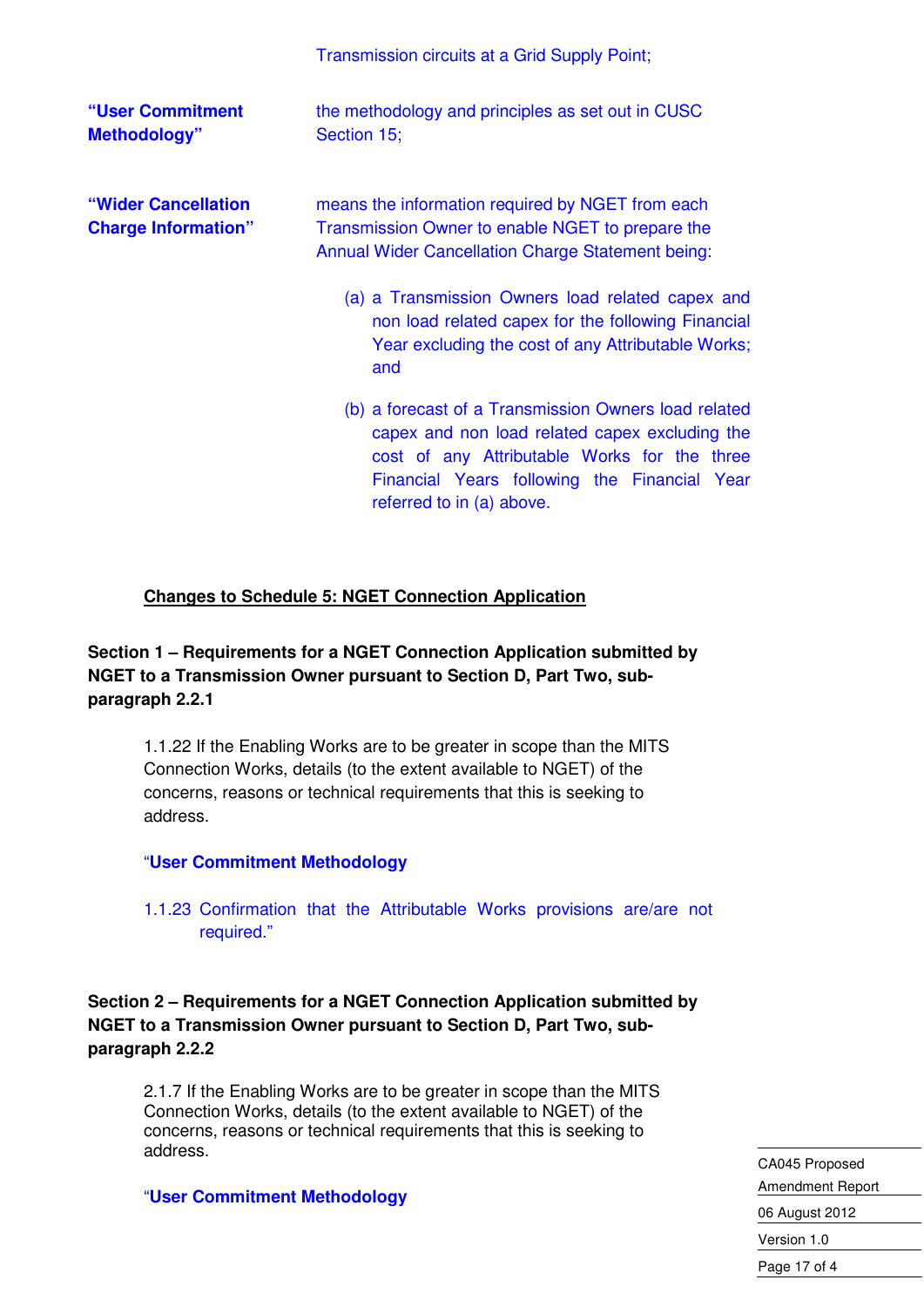2.1.8 Confirmation that the Attributable Works provisions are/are not required."

**Section 3 – Requirements for a NGET Connection Application submitted by NGET to a Transmission Owner pursuant to Section D, Part Two, subparagraph 2.2.3** 

3.1.10 If the Enabling Works are to be greater in scope than the MITS Connection Works, details (to the extent available to NGET) of the concerns, reasons or technical requirements that this is seeking to address.

#### "**User Commitment Methodology**

3.1.11 Confirmation that the Attributable Works provisions are/are not required."

#### **Section 5 – Requirements for a NGET Connection Application submitted by NGET to a Transmission Owner pursuant to Section D, Part Two, subparagraph 2.2.5**

5.1.5 If the Enabling Works are to be greater in scope than the MITS Connection Works, details (to the extent available to NGET) of the concerns, reasons or technical requirements that this is seeking to address.

#### "**User Commitment Methodology**

5.1.6 Confirmation that the Attributable Works provisions are/are not required."

#### **Changes to Schedule 7 – System Construction Applications**

#### **Section 1 – Requirements for a System Construction Application submitted by NGET to a Transmission Owner pursuant to Section D, Part Two, subparagraph 2.2.2:**

1.1.8 If the Enabling Works are to be greater in scope than the MITS Connection Works, details (to the extent available to NGET) of the concerns, reasons or technical requirements that this is seeking to address.

#### "**User Commitment Methodology**

1.1.9 Confirmation that the Attributable Works provisions are/are not required."

**Section 2 – Requirements for a System Construction Application submitted by NGET to a Transmission Owner pursuant to Section D, Part Two, subparagraph 2.2.5:** 

CA045 Proposed Amendment Report 06 August 2012 Version 1.0 Page 18 of 4

"**User Commitment Methodology**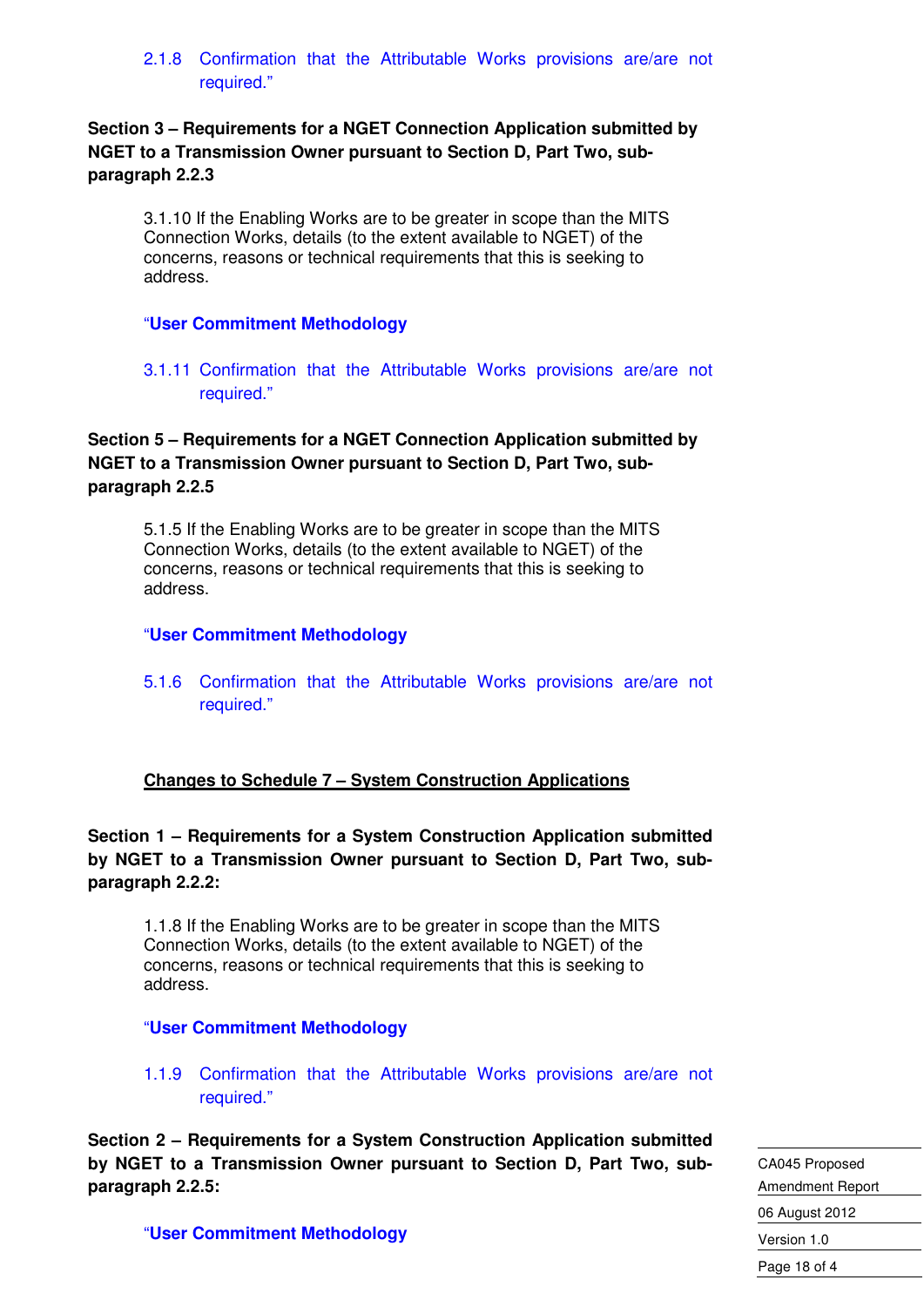2.1.5 Confirmation that the Attributable Works provisions are/are not required."

#### **Changes to Schedule 8 – TO Construction Offer**

1.3.5 if a Connect and Manage Derogation is required, the TO Construction Offer shall also include as part of it the Connect and Manage Derogation Report which will justify the need for and scope of any Connect and Manage Derogation by reference to the Connect and Manage Derogation Criteria.

#### 1.4 **User Commitment Methodology**

 Where NGET has notified the Transmission Owner that the Attributable Works provisions apply the following is also required:

- 1.4.1 an Appendix setting out any Attributable Works;
- 1.4.2 an Appendix setting out the Key Consents; and
- 1.4.3 an indicative profile of the estimated spend in respect of such Attributable Works.
- 1.45 A TO Construction Offer shall remain open for acceptance by NGET according to the terms of Section D, Part Two, paragraph 5 of the Code.

#### **Changes to Schedule 9 – TO Construction Terms**

#### **A. PRO FORMA TERMS FOR TO CONSTRUCTION AGREEMENT BETWEEN NGET AND A TRANSMISSION OWNER UNDERTAKING WORKS WHICH INCLUDE WORKS AT A RELEVANT CONNECTION SITE.**

#### 11. **VARATIONS**

11.1 Subject to paragraphs 11.2 and 11.3 below, no variation to this TO Construction Agreement shall be effective unless made in writing and signed by or on behalf of both the Transmission Owner and NGET.

11.2 The Transmission Owner and NGET shall effect any amendment required to be made to this TO Construction Agreement by the Authority as a result of a change in the Code or a Licence or an order or direction made pursuant to the Act or a Licence. NGET hereby authorises and instructs the Transmission Owner to make any such amendments on its behalf and undertakes not to withdraw, qualify or revoke such authority or instruction at any time.

11.3 The Transmission Owner has the right to vary any Appendices to this TO Construction Agreement in accordance with paragraphs 2.4 or 2.13.

CA045 Proposed Amendment Report 06 August 2012 Version 1.0 Page 19 of 4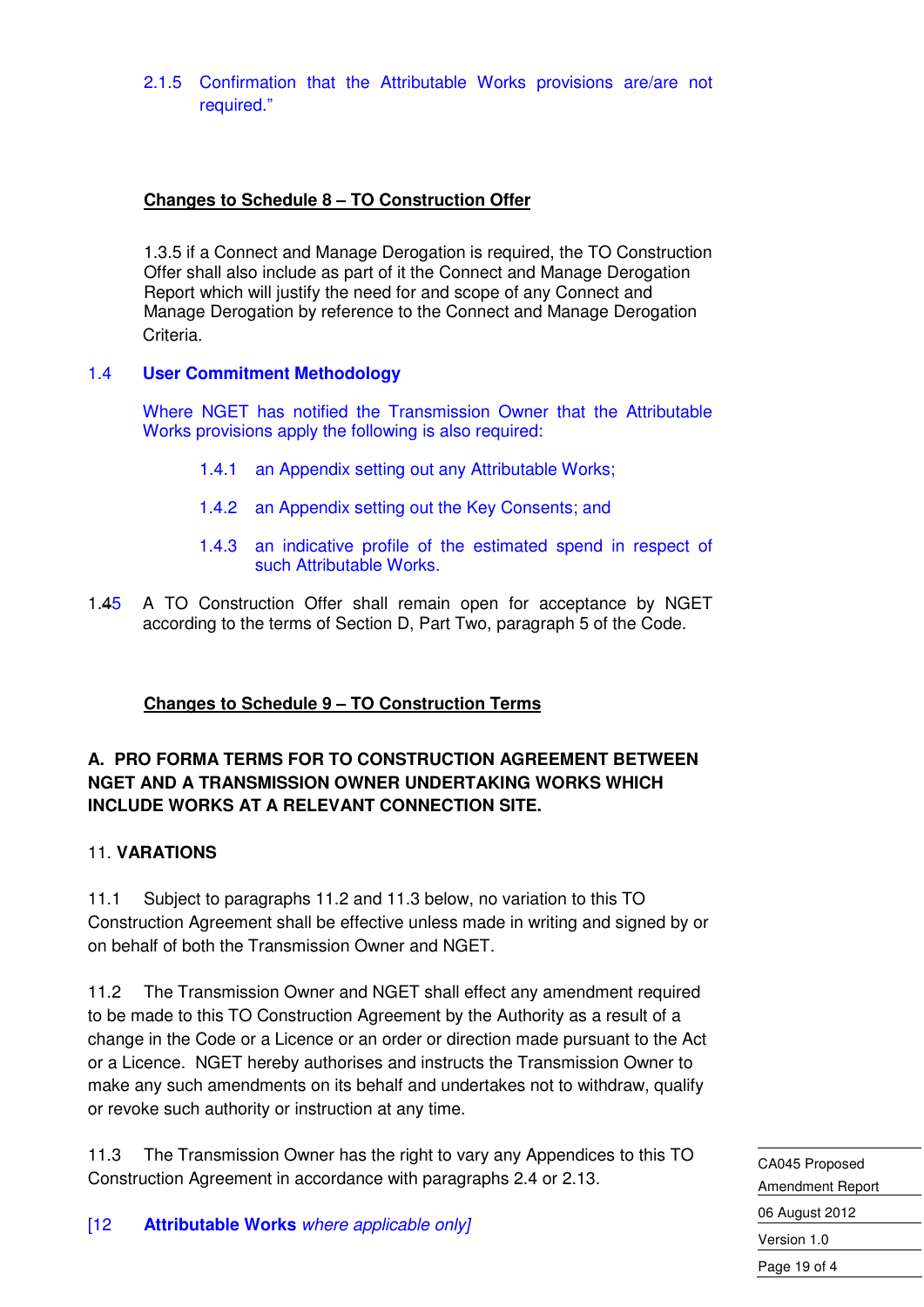12.1 The Transmission Owner shall provide to NGET (in a form agreed between the Transmission Owner and NGET) the following information at the following times (or such other times as agreed between the Transmission Owner and NGET):-

(a) by reference to each component of the Attributable Works, forthwith on the Effective Date and then not less than 82 (eighty-two) days (or if such day is not a Business Day the next following Business Day) prior to each 31st March and 30th September thereafter (until this TO Construction Agreement shall be terminated or shall expire in accordance with paragraph 8 or until NGET notifies the Transmission Owner that it is no longer required):

- (i) an estimate of the Attributable Works Capital Cost;
- (ii) an estimate of capability in MW;
- (iii) an assessment of the actual or potential for reuse and any strategic benefits provided as a percentage of the estimate provided at (i);
- (iv) where the connection is other than at the nearest MITS substation the straight-line distance between the connection and the nearest MITS substation; and
- (b) by reference to each component of the Attributable Works, forthwith and on and with effect from the Effective Date, in respect of the period from the Effective Date until the next following 31st March or 30th September (whichever shall first occur) an estimate of the Attributable Works Capital Cost; and
- (c) by reference to each component of the Attributable Works, not less than 82 (eighty-two) days (or if such day is not a Business Day the next following Business Day) prior to each 31st March and 30th September thereafter in respect of the period of six calendar months commencing on the immediately following 1st April or 1st October (as the case may be) (until this TO Construction Agreement shall be terminated or shall expire in accordance with paragraph 8 or until NGET notifies the Transmission Owner that it is no longer required), an estimate of the Attributable Works Capital **Cost**
- 12.2 On termination of this TO Construction Agreement and where requested by NGET to do so the Transmission Owner shall together with the statements and information provided to NGET by the Transmission Owner pursuant to paragraphs 7.1 to 7.5 in respect of the TO Final Sums, provide statements and information in a form agreed between the Transmission Owner and NGET in respect of the amount within the TO Final Sums which represents the actual Attributable Works Capital Cost of each component within the Attributable Works and also a justification of and supporting information in respect of the Transmission Owners assessment of the actual or potential

CA045 Proposed Amendment Report 06 August 2012 Version 1.0 Page 20 of 4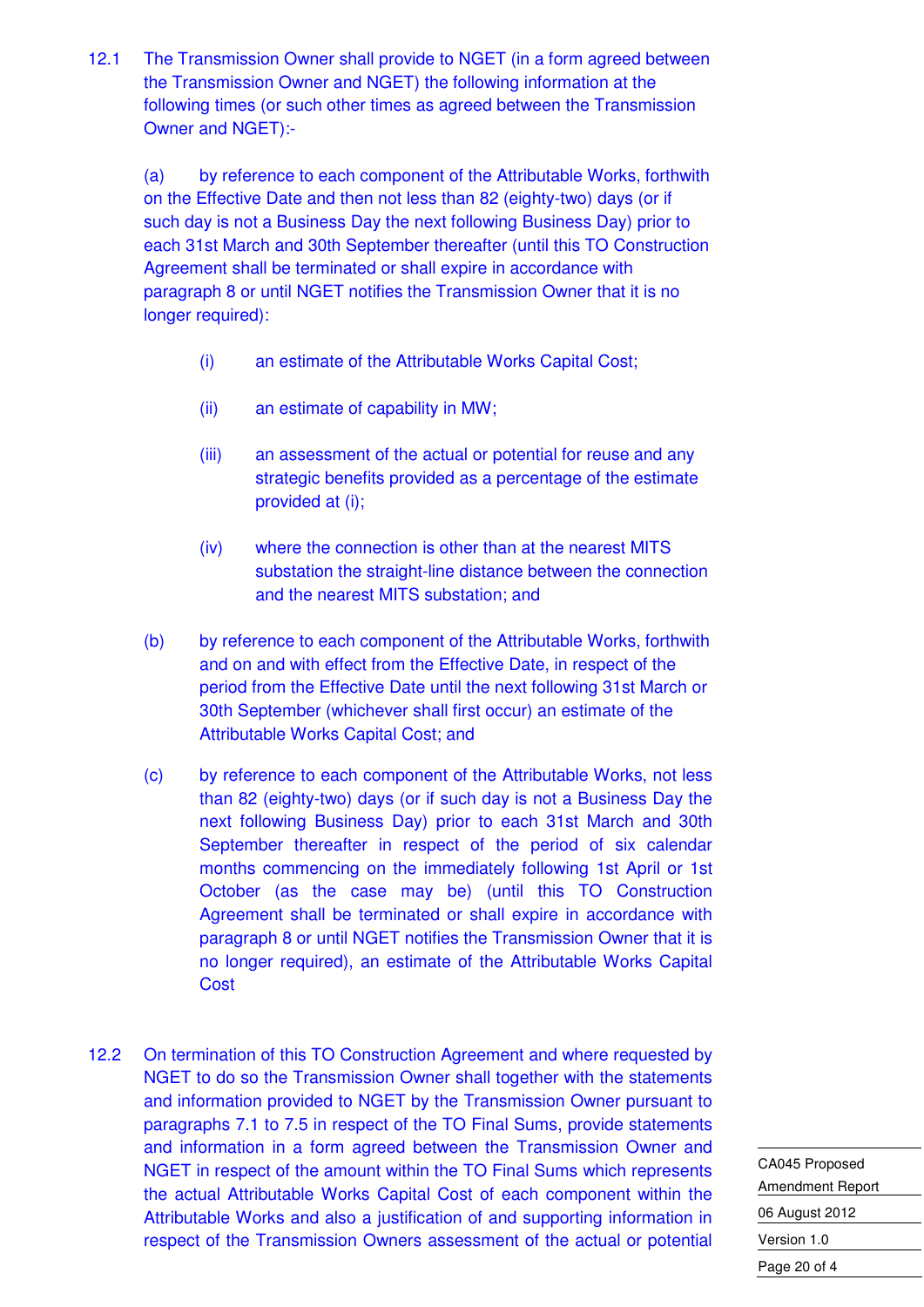for reuse and any strategic benefits of the Attributable Works and any of the resulting assets

12.3 The Transmission Owner shall provide NGET with all advice and assistance and information reasonably requested by NGET in relation to any discussions or correspondence with a User in connection with the Attributable Works Capital Cost and assessment of the actual or potential for reuse and any strategic benefits of the Attributable Works and any of the resulting assets including the calculation and/or estimation of the same.]

#### **B. PRO FORMA TERMS FOR TO CONSTRUCTION AGREEMENT BETWEEN NGET AND A TRANSMISSION OWNER ONLY UNDERTAKING WORKS WHICH ARE NOT AT A RELEVANT CONNECTION SITE.**

#### 10. **VARATIONS**

10.1 Subject to paragraphs 10.2 and 10.3 below, no variation to this TO Construction Agreement shall be effective unless made in writing and signed by or on behalf of both the Transmission Owner and NGET.

10.2 The Transmission Owner and NGET shall effect any amendment required to be made to this TO Construction Agreement by the Authority as a result of a change in the Code or a Licence or an order or direction made pursuant to the Act or a Licence. NGET hereby authorises and instructs the Transmission Owner to make any such amendments on its behalf and undertakes not to withdraw, qualify or revoke such authority or instruction at any time.

10.3 The Transmission Owner has the right to vary any Appendices to this TO Construction Agreement in accordance with paragraph 2.9

> CA045 Proposed Amendment Report 06 August 2012 Version 1.0 Page 21 of 4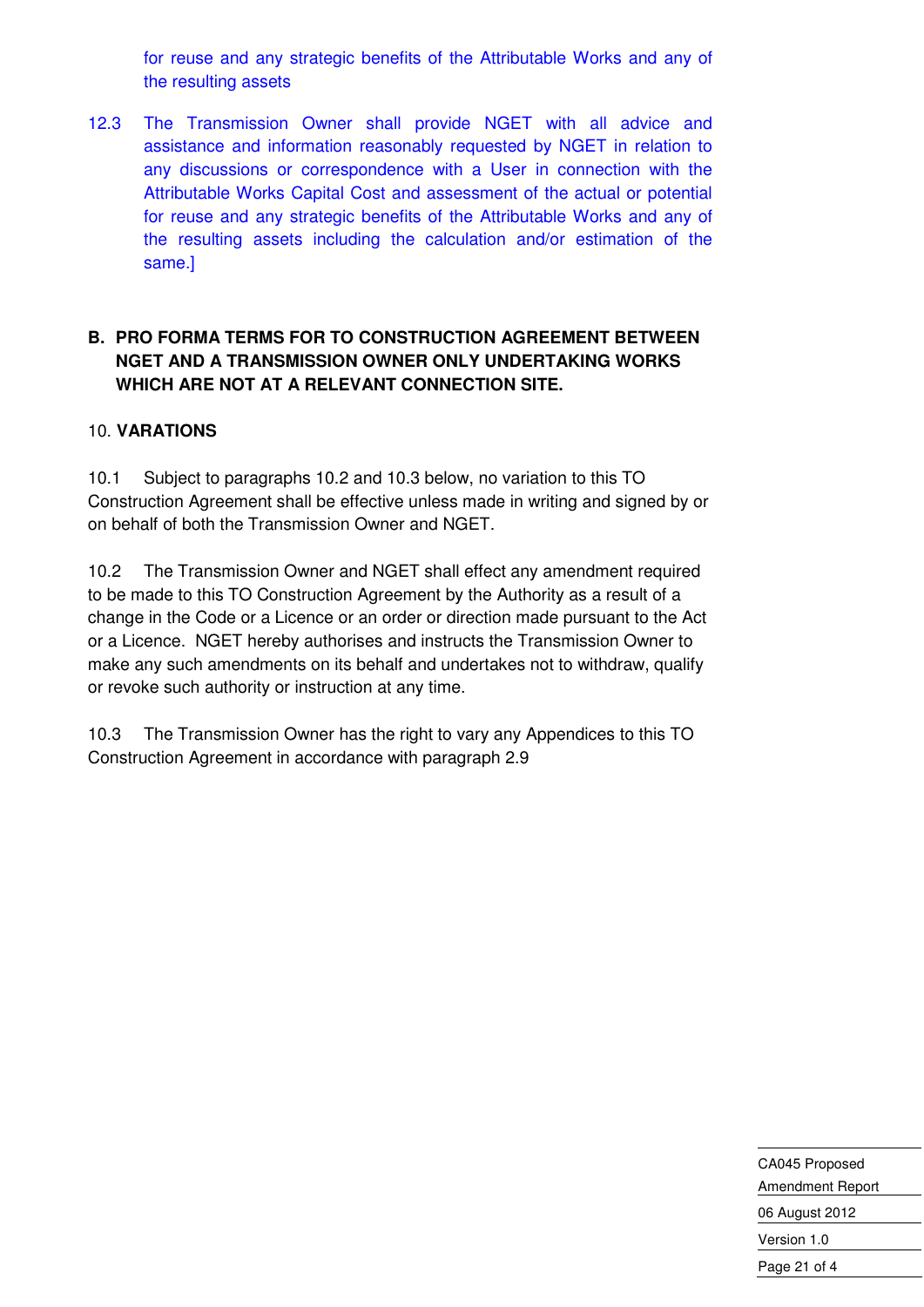#### [11 **Attributable Works** where applicable only]

- 11.1 The Transmission Owner shall provide to NGET (in a form agreed between the Transmission Owner and NGET) the following information at the following times (or such other times as agreed between the Transmission Owner and NGET):-
	- (a) by reference to each component of the Attributable Works, forthwith on the Effective Date and then not less than 82 (eighty-two) days (or if such day is not a Business Day the next following Business Day) prior to each 31st March and 30th September thereafter (until this TO Construction Agreement shall be terminated or shall expire in accordance with paragraph 7 or until NGET notifies the Transmission Owner that it is no longer required):
		- (i) an estimate of the Attributable Works Capital Cost;
		- (ii) an estimate of capability in MW;
		- (iii) an assessment of the actual or potential for reuse and any strategic benefits provided as a percentage of the estimate provided at (i);
		- (iv) where the connection is other than at the nearest MITS substation the straight-line distance between the connection and the nearest MITS substation; and
	- (b) by reference to each component of the Attributable Works, forthwith and on and with effect from the Effective Date, in respect of the period from the Effective Date until the next following 31st March or 30th September (whichever shall first occur) an estimate of the Attributable Works Capital Cost; and
	- (c) by reference to each component of the Attributable Works, not less than 82 (eighty-two) days (or if such day is not a Business Day the next following Business Day) prior to each 31st March and 30th September thereafter in respect of the period of six calendar months commencing on the immediately following 1st April or 1st October (as the case may be) (until this TO Construction Agreement shall be terminated or shall expire in accordance with paragraph 7 or until NGET notifies the Transmission Owner that it is no longer required), an estimate of the Attributable Works Capital Cost.
- 11.2 by reference to each component of the Attributable Works, not less than 82 (eighty-two) days (or if such day is not a Business Day the next following Business Day) prior to each 31st March and 30th September thereafter in respect of the period of six calendar months commencing on the immediately following 1st April or 1st October (as the case may be) (until this TO Construction Agreement shall be terminated or shall expire in accordance with paragraph 7 or until NGET notifies the Transmission Owner that it is no longer required), an estimate of the Attributable Works Capital Cost.

CA045 Proposed Amendment Report 06 August 2012 Version 1.0 Page 22 of 4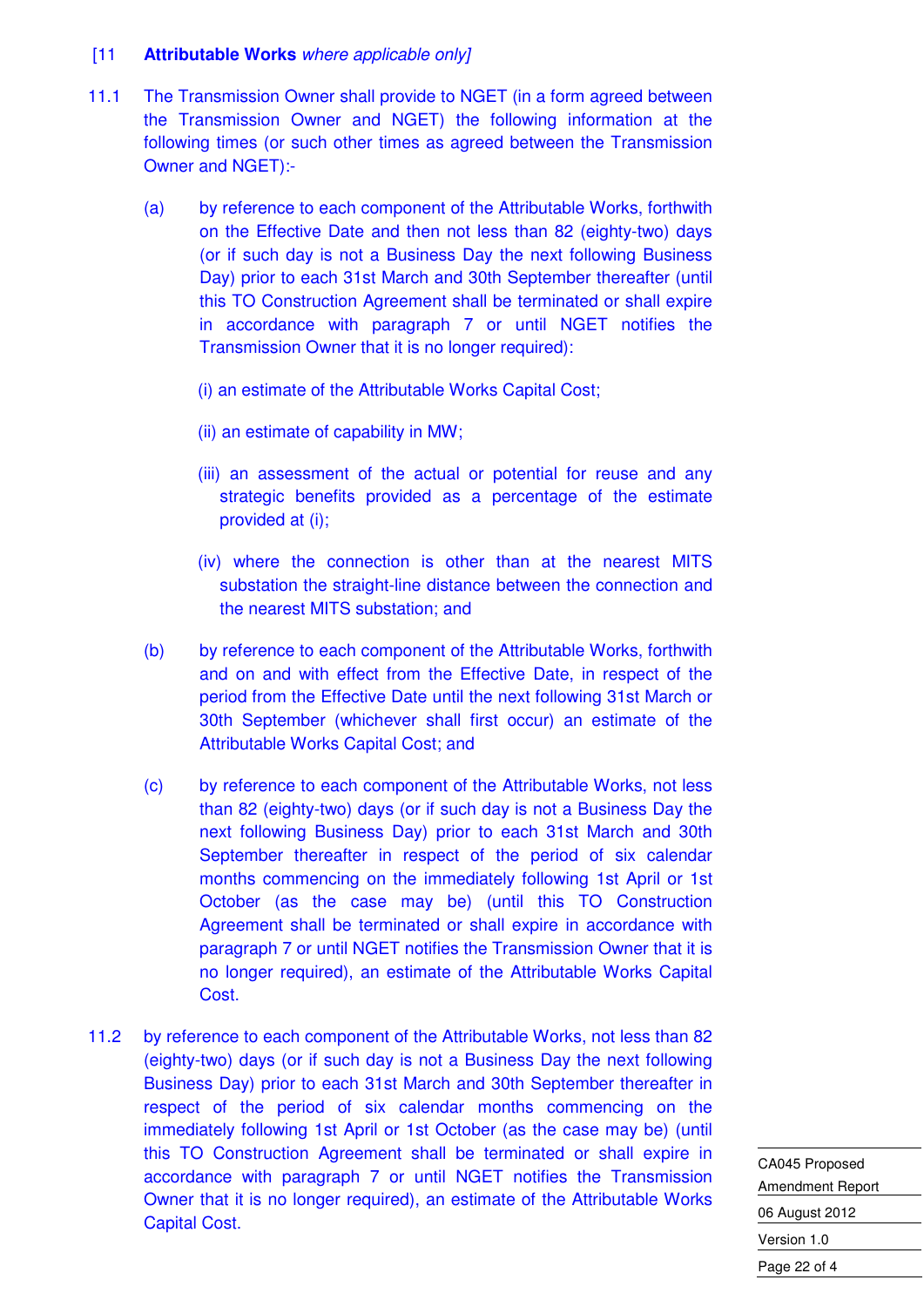11.3 The Transmission Owner shall provide NGET with all advice and assistance and information reasonably requested by NGET in relation to any discussions or correspondence with a User in connection with the Attributable Works Capital Cost and assessment of the actual or potential for reuse and any strategic benefits of the Attributable Works and any of the resulting assets including the calculation and/or estimation of the same.]

#### **C. PRO FORMA TERMS FOR TO CONSTRUCTION AGREEMENT BETWEEN NGET AND AN OFFSHORE TRANSMISSION OWNER UNDERTAKING WORKS WHICH INCLUDE WORKS AT A RELEVANT CONNECTION SITE.**

Attributable Works **in relation to the User those Transmission** Construction Works set out in Appendix X Part 1.

Key Consents **in relation to the User as specified in** Appendix X Part 2.

> CA045 Proposed Amendment Report 06 August 2012 Version 1.0 Page 23 of 4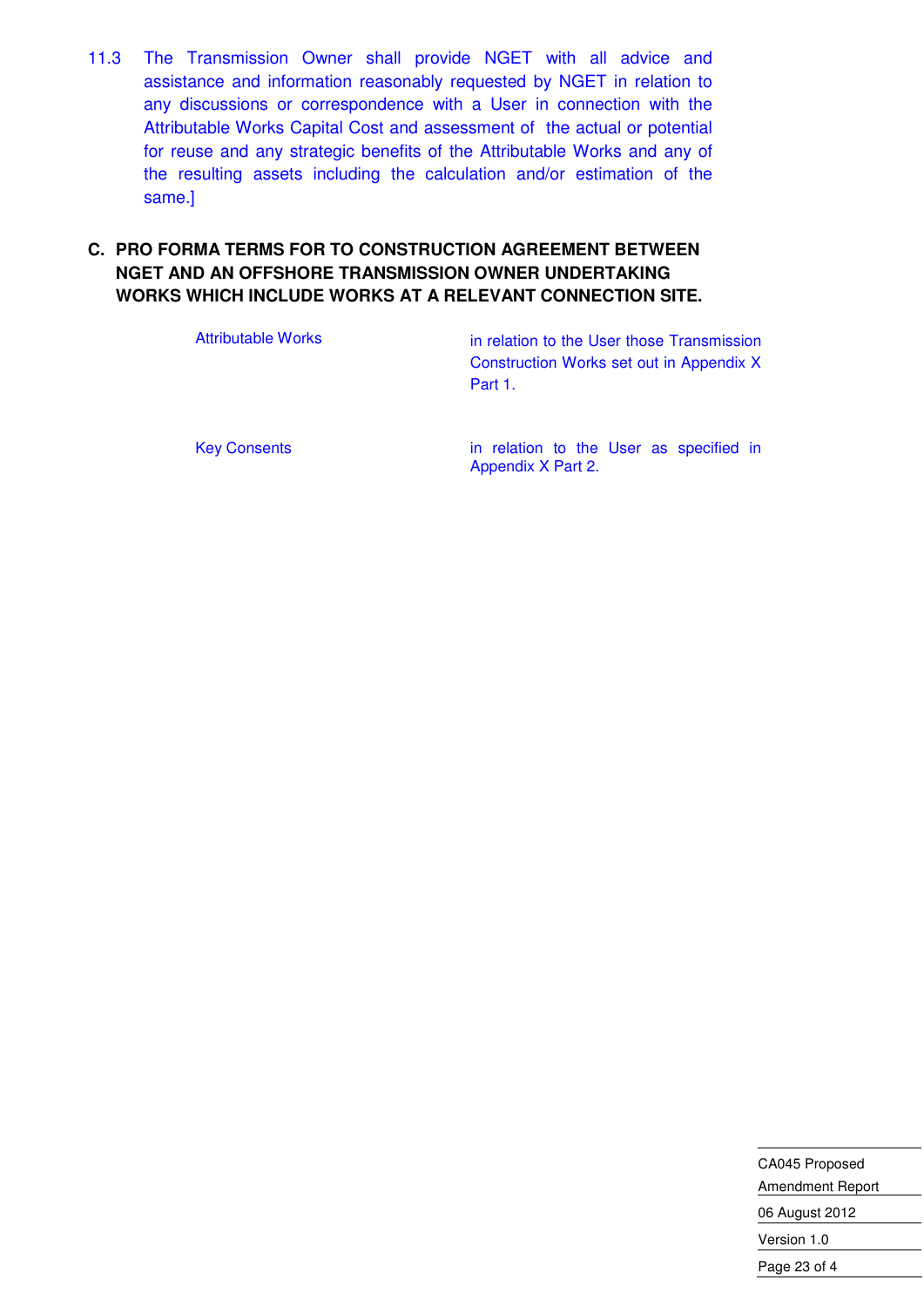#### 11. **VARATIONS**

- 11.1 Subject to paragraphs 11.2 and 11.3 below, no variation to this TO Construction Agreement shall be effective unless made in writing and signed by or on behalf of both the Transmission Owner and NGET.
- 11.2 The Transmission Owner and NGET shall effect any amendment required to be made to this TO Construction Agreement by the Authority as a result of a change in the Code or a Licence or an order or direction made pursuant to the Act or a Licence. NGET hereby authorises and instructs the Transmission Owner to make any such amendments on its behalf and undertakes not to withdraw, qualify or revoke such authority or instruction at any time.
- 11.3 **IThe Transmission Owner has the right to vary any Appendices to this TO** Construction Agreement in accordance with paragraphs 2.5, 2.15 and 3.2].

#### 12 **Attributable Works**

- 12.1 The Transmission Owner shall provide to NGET (in a form agreed between the Transmission Owner and NGET) the following information at the following times (or such other times as agreed between the Transmission Owner and NGET):-
	- (a) by reference to each component of the Attributable Works, forthwith on the Effective Date and then not less than 82 (eighty-two) days (or if such day is not a Business Day the next following Business Day) prior to each 31st March and 30th September thereafter (until this TO Construction Agreement shall be terminated or shall expire in accordance with paragraph 8 or until NGET notifies the Transmission Owner that it is no longer required):
		- (i) an estimate of the Attributable Works Capital Cost;
		- (ii) an estimate of capability in MW;
		- (iii) an assessment of the actual or potential for reuse and any strategic benefits provided as a percentage of the estimate provided at (i);
		- (iv) where the connection is other than at the nearest MITS substation the straight-line distance between the connection and the nearest MITS substation; and
	- (b) by reference to each component of the Attributable Works, forthwith and on and with effect from the Effective Date, in respect of the period from the Effective Date until the next following 31st March or 30th September (whichever shall first occur) an estimate of the Attributable Works Capital Cost; and
	- (c) by reference to each component of the Attributable Works, not less than 82 (eighty-two) days (or if such day is not a Business Day the next following Business Day) prior to each 31st March and 30th September thereafter in respect of the period of six calendar

CA045 Proposed Amendment Report 06 August 2012 Version 1.0 Page 24 of 4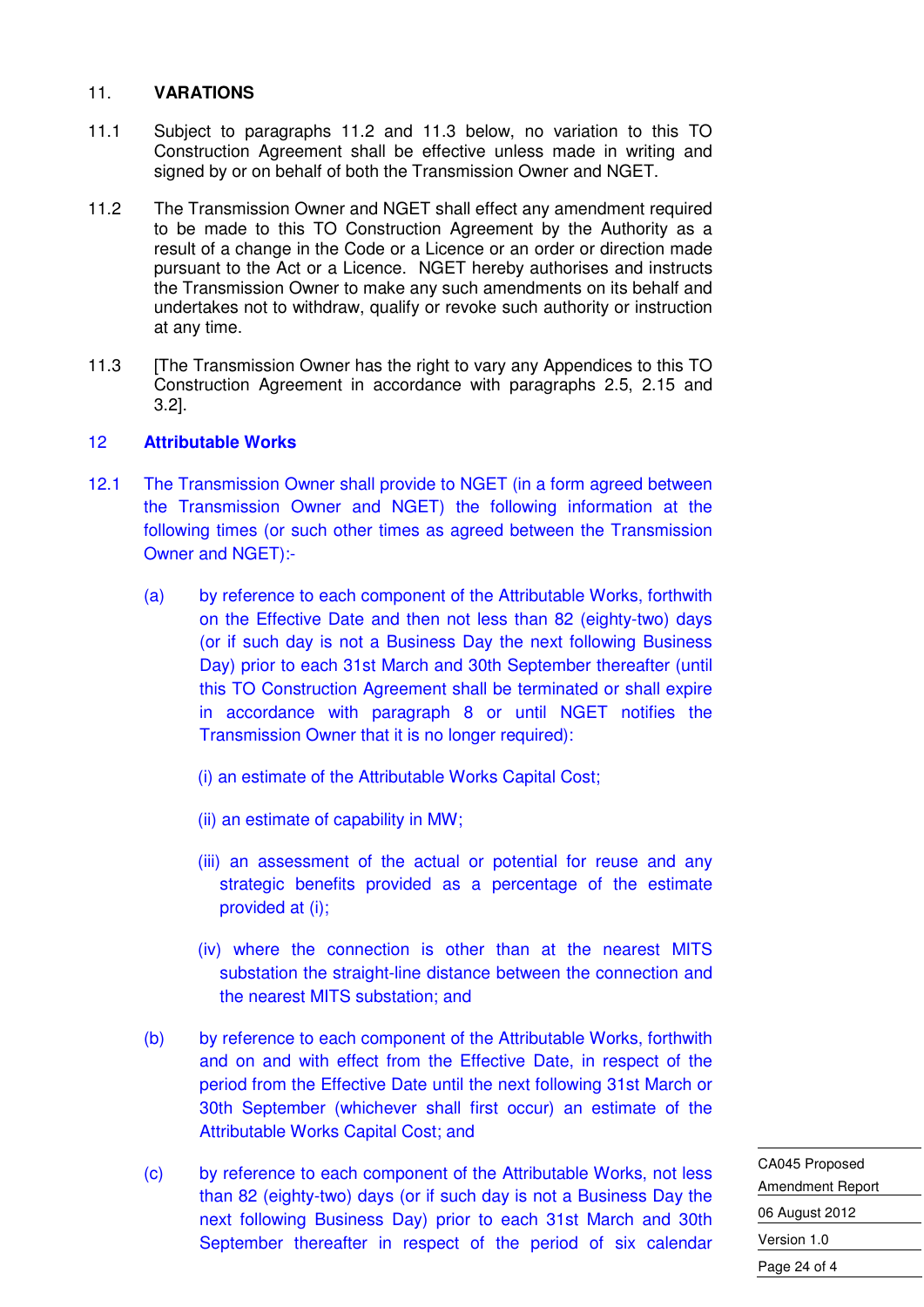months commencing on the immediately following 1st April or 1st October (as the case may be) (until this TO Construction Agreement shall be terminated or shall expire in accordance with paragraph 8 or until NGET notifies the Transmission Owner that it is no longer required), an estimate of the Attributable Works Capital Cost.

- 12.2 On termination of this TO Construction Agreement and where requested by NGET to do so the Transmission Owner shall together with the statements and information provided to NGET by the Transmission Owner pursuant to paragraphs 7.1 to 7.5 in respect of the TO Final Sums, provide statements and information in a form as agreed between the Transmission Owner and NGET in respect of the amount within the TO Final Sums which represents the Actual Attributable Works Capital Cost of each component within the Attributable Works and also a justification of and supporting information in respect of the Transmission Owners assessment of the actual or potential for reuse and any strategic benefits of the Attributable Works and any of the resulting assets.
- 12.3 The Transmission Owner shall provide NGET with all advice and assistance and information reasonably requested by NGET in relation to any any discussions or correspondence with a User in connection with the Attributable Works Capital Cost and assessment of the actual or potential for reuse and any strategic benefits of the Attributable Works and any of the resulting assets including the calculation and/or estimation of the same.

#### APPENDIX X

#### ATTRIBUTABLE WORKS AND KEY CONSENTS

Part 1 Attributable Works Part 2 Key Consents

#### **Changes to Schedule 13 – NGET Requests for Statement of Works**

**Section 1 – Requirements for a NGET Request for a Statement of Works submitted by NGET to a Transmission Owner pursuant to Section D, Part Four, sub-paragraph 1.1.1:** 

1.1.7 If the Enabling Works are to be greater in scope than the MITS Connection Works, details (to the extent available to NGET) of the concerns, reasons or technical requirements that this is seeking to address.

#### "**User Commitment Methodology**

1.1.8 Confirmation that the Attributable Works provisions are required."

CA045 Proposed Amendment Report 06 August 2012 Version 1.0 Page 25 of 4